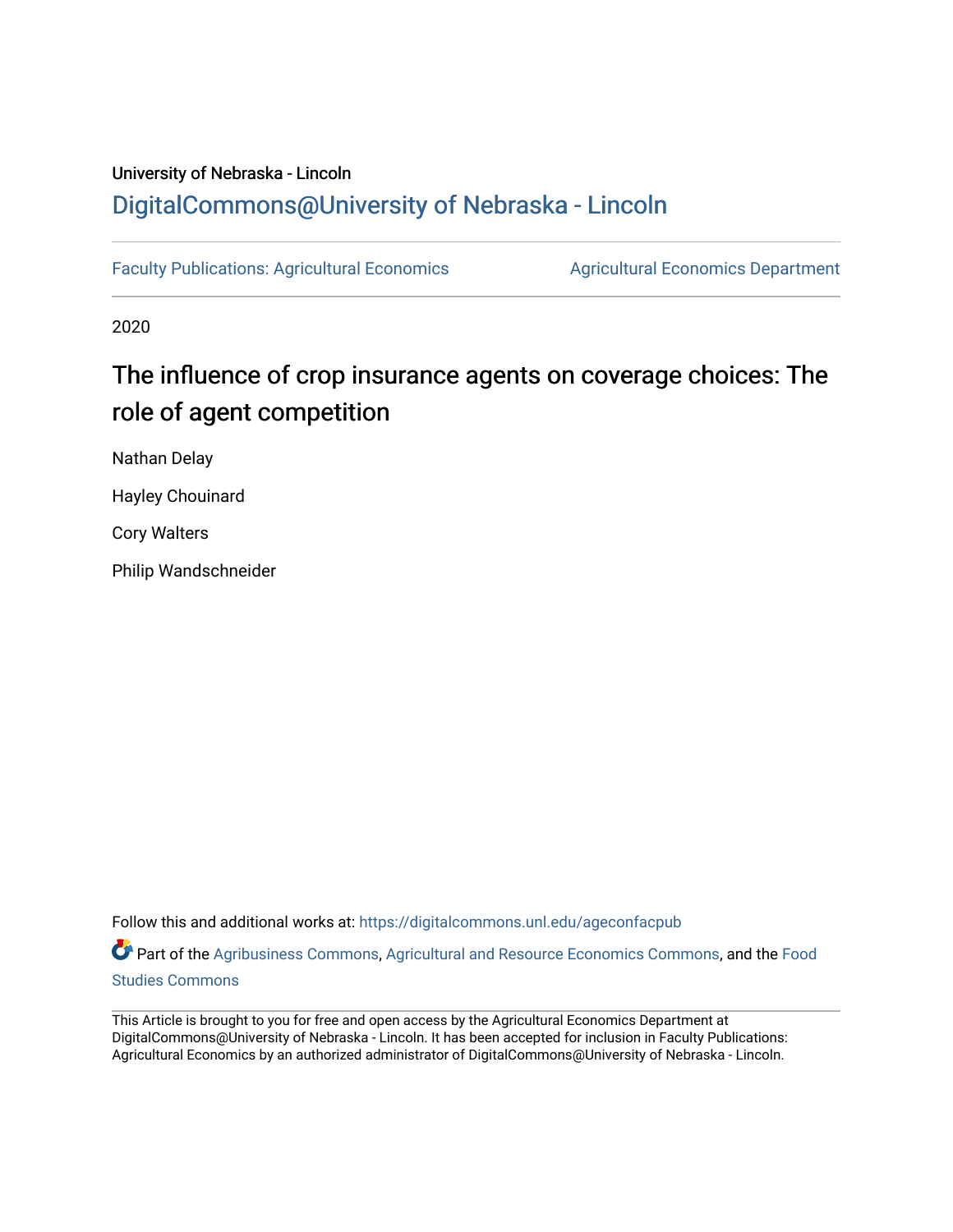DOI: 10.1111/agec.12576



**ORIGINAL ARTICLE**

# **The influence of crop insurance agents on coverage choices: The role of agent competition**

Nathan D. DeLay<sup>1</sup> **Hayley H. Chouinard<sup>2</sup> <b>Cory G. Walters**<sup>3</sup> **Philip R. Wandschneider**<sup>4</sup>

loss risk and agent compensation mechanisms.

crop insurance agents, federal crop insurance, market power

We examine how competition among crop insurance agents affects coverage choice in the federal crop insurance program. Agents may influence producers' insurance decisions to maximize their total compensation. We develop a theoretical model of producer–agent interaction to examine how loss potential, agent compensation mechanisms, and market competition affect the coverage level selected. Using crop insurance unit-level datasets from five states, we find evidence that agent market concentration and agents' market share matter in the insurance coverage decisions of producers but that the economic significance of the influence is relatively small. Agent influence over coverage level, premium, and liability choice is generally positive but inconsistent across states, which may be attributable to differences in

**Abstract**

**KEYWORDS**

Q12, Q13, Q18

**JEL CLASSIFICATION**

<sup>1</sup>Department of Agricultural Economics, Purdue University, West Lafayette, Indiana, USA

2Department of Agricultural and Resource Economics, Colorado State University, Fort Collins, Colorado, USA

3Department of Agricultural Economics, University of Nebraska, Lincoln, Nebraska, **IISA** 

4Emeritus, School of Economic Sciences, Washington State University, Pullman, WA, USA

#### **Correspondence**

Nathan D. DeLay, Purdue University, 403W. State Street, West Lafayette, IN 47907, USA. Email: ndelay@purdue.edu

NO Data Appendix Available Online, but STATA codes are made available.

A data appendix to replicate the main results is available in the online version of this article. Please note:Wiley-Blackwell is not responsible for the content or functionality of any supporting information supplied by the authors. Any queries (other than missing material) should be directed to the corresponding author for the article.

#### **Funding information**

National Institute of Food and Agriculture, Grant/Award Numbers: 1019254, NEB-24-182

*[Correction added on May 26, 2020 after first online publication: few math edits were implemented on page 3, 4, 5, 6, 7 and 10]*

# **1 INTRODUCTION**

The U.S. federal crop insurance program is the primary government provided risk management instrument for farmers, covering over 80% of all U.S. cropland. The United States Department of Agriculture Risk Management Agency (RMA)

partners with private insurance companies to deliver the federal crop insurance program through agents who sell policies directly to producers. The government subsidizes producers in the form of premium discounts and reimburses private insurance companies for administrative and operating (A&O) costs. Producer premium subsidies average \$5.9 billion per

This is an open access article under the terms of the [Creative Commons Attribution](http://creativecommons.org/licenses/by/4.0/) License, which permits use, distribution and reproduction in any medium, provided the original work is properly cited.

© 2020 The Authors. *Agricultural Economics* published by Wiley Periodicals LLC on behalf of International Association of Agricultural Economists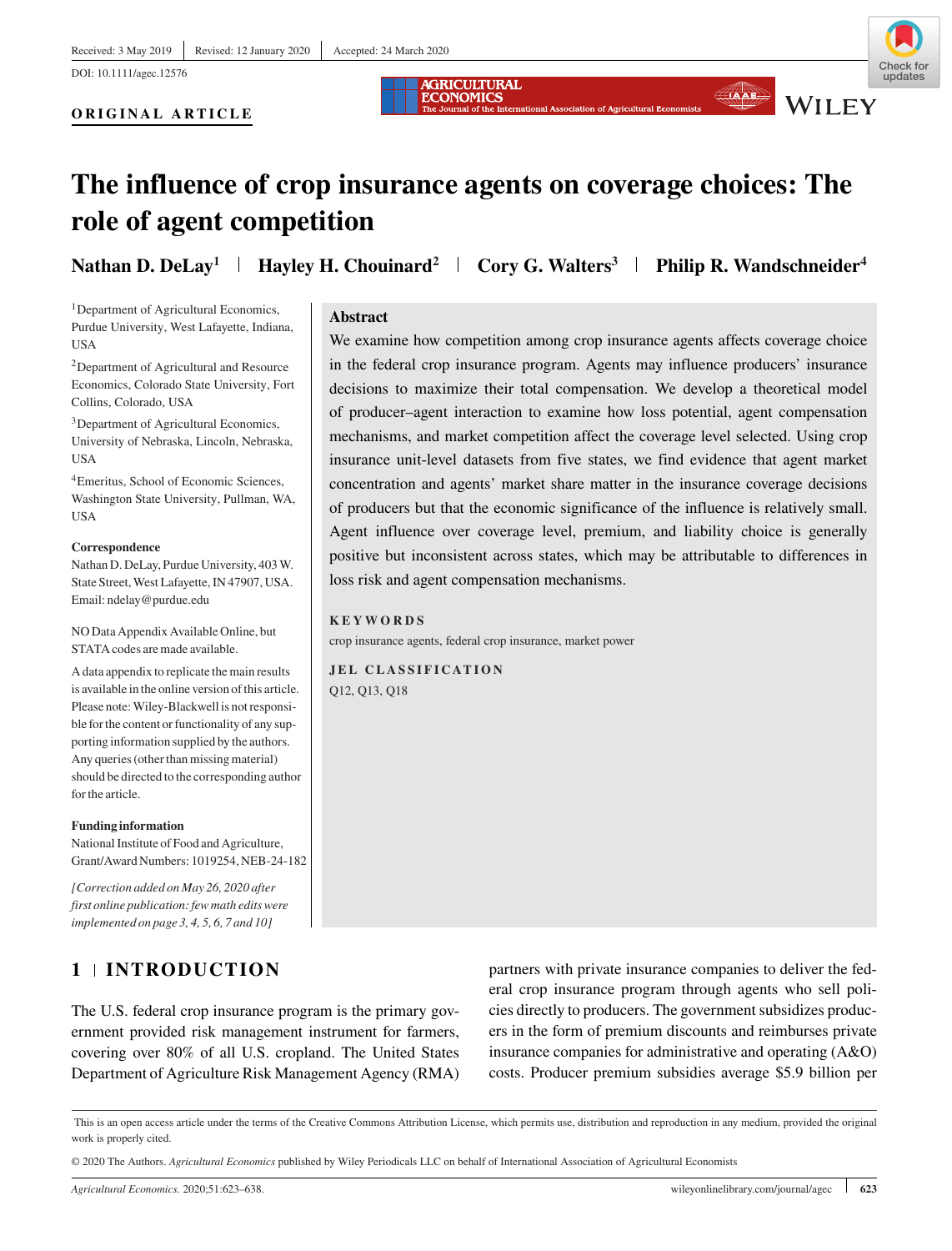year, and A&O payments average \$1.4 billion per year. The government provides further assistance to the industry by offering a cooperative reinsurance agreement that reduces loss exposure for insurance companies (Appel & Borba, 2009).<sup>1</sup> Total program costs average \$7.1 billion per year but have been as high as \$13.4 billion in a single year (USDA RMA, 2017).

Subsidization of private market players may facilitate rent-seeking behavior—efforts to capture larger shares of tax dollars devoted to the program—especially in the settings of asymmetric information, moral hazard, and adverse selection that typically characterize crop insurance markets (Glauber,2012; Lusk, 2016; Smith, Glauber, & Dismukes, 2016; Wu, Goodwin, & Coble, 2019). Although a considerable amount of work has identified producer rentseeking behavior in crop insurance (Coble, Knight, Pope, & Williams, 1997; Just, Calvin, & Quiggin, 1999; Makki & Somwaru, 2001; Roberts, Key, & O'Donoghue, 2006; Skees & Reed, 1986; Smith & Goodwin, 1996; Walters, Shumway, Chouinard, & Wandschneider, 2015), little attention has been given to the behavior of other crop insurance participants. Smith et al. (2016) focus on the role of the insurance company and find that the commissions of crop insurance agents are affected by the level of competition among insurance companies. Ker and Ergun (2007) show that insurance companies can use private information in the reinsurance market to generate excess returns, which go uncaptured by the government's premium setting mechanism. Similarly, Coble, Dismukes, and Glauber (2007) show that crop insurance companies take individual policyholder characteristics into account when allocating policies to reinsurance funds ceding high-risk policies to the government and retaining safe policies for themselves. Rejesus, Little, Lovell, Cross, and Shucking(2004) consider the role of the selling agent and find evidence of collusion between crop insurance agents, producers, and insurance adjusters. Our work extends the crop insurance literature by investigating the potential for selling agents to influence producers' choices of insurance coverage.

The Standard Reinsurance Agreement (SRA) establishes the guidelines under which the government, private insurance companies, and crop insurance agents operate and interact. Authorized private insurance companies sell and service insurance products and share underwriting gains and losses with the Federal Crop Insurance Corporation (FCIC). The government provided A&O reimbursement, calculated as a proportion of total premiums, covers agent commissions, adjustor costs, and regulatory compliance. Insurance companies allocate their total premiums net of A&O subsidies, or "net book premium," between two FCIC reinsurance funds: the Assigned Risk Fund, in which insurance companies cede most of their risk exposure to the government, and the Commercial Fund, where insurance companies retain more risk but enjoy a larger share of any underwriting gains.<sup>2</sup> Crop insurance agents act as intermediaries between farmers and insurance companies by procuring policies from producers and selling their portfolio of contracts, referred to as the book of business, to authorized insurance companies.

Agent compensation is proportional to the total amount of insurance transferred to insurance companies (total premiums), though the percentage of premium transferred (commission rate) may be influenced by the actuarial value of the book of business as determined by underwriting gains or losses (Rejesus et al., 2004; Walters, Chouinard, & Wandschneider,  $2010$ .<sup>3</sup> Hence, the agents' incentives include the maximization of premiums collected from farmers and optimization of the actuarial performance of the policies they sell to insurance companies. We refer to these motivations as the *volume incentive* (premiums collected) and the *quality incentive* (actuarial performance).

The SRA restricts agent behavior in two important ways. First, neither agents nor insurance companies can influence the premium for a given policy type under penalty of being banned from the industry (Pearcy & Smith, 2015). Second, an agent operating in a state must sell any approved policy to a producer that requests it. Agents cannot compete with other agents on the basis of premium price or refuse the business of high-risk farmers (Glauber, 2004). However, agents may pursue rents by writing contracts for insurance products and coverage levels that maximize the agents' total compensation premium commission (volume incentive) plus book of business value (quality incentive)—which may not maximize producer outcomes. In this context, we define agent rent-seeking as pursuing excess profit by selling coverage that would not be chosen by the producer in the absence of agent influence. This definition of agent rent-seeking does not specifically include the case of collusion between producers and insurance adjusters (Rejesus et al., 2004).

When choosing a crop insurance product, farmers select from a menu of options, including the coverage level, policy type (individual [revenue vs. yield] vs. area protection), unit structure, and price election. Insurance product characteristic combinations can easily number in the hundreds, making many producers reliant on agent expertise (Schnitkey & Sherrick, 2017). Agents with large market shares or few competitors may take advantage of these and other information asymmetries to maximize their compensation. More comprehensive insurance policies carry higher premiums, which

<sup>1</sup> The FCIC's Assigned Risk fund is used for policies identified as undesirable by companies. As a result, all producers, regardless of risk, can be insured.

<sup>2</sup> During the time period used in this study, the Development Fund was also available to insurance companies. The Development Fund offered an intermediate amount of risk sharing with the FCIC.

<sup>&</sup>lt;sup>3</sup> In practice, final compensation depends upon the intricate rules outlined in the SRA [\(https://www.rma.usda.gov/pubs/ra/\)](https://www.rma.usda.gov/pubs/ra/).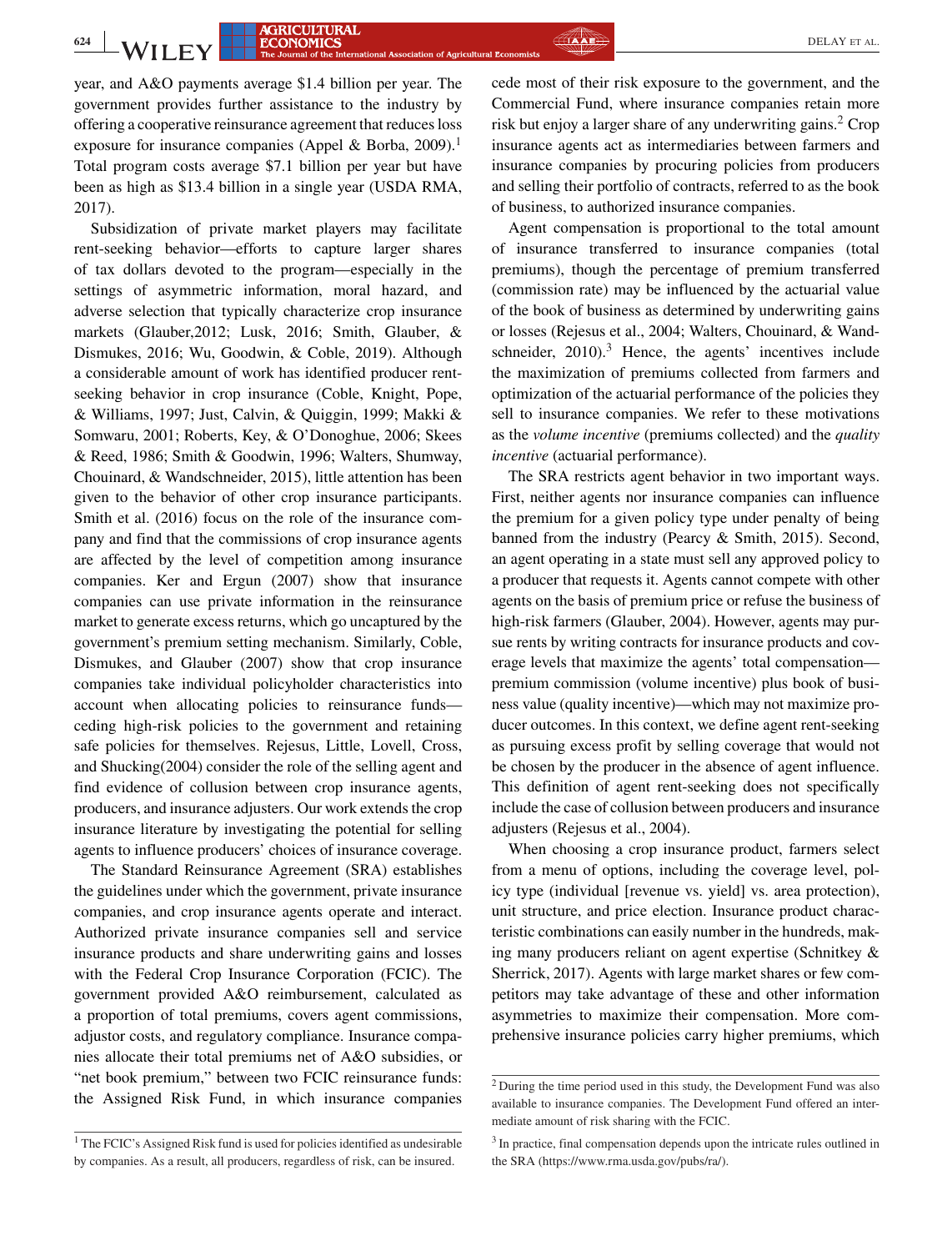increase agent compensation.<sup>4</sup> Alternatively, if an agent expects an insurance customer to suffer large losses, the quality incentive may lead the agent to minimize the insurance company's exposure.

We examine how agent market share and the market concentration of agents influence the crop insurance contract decisions of producers. We model the interaction between a representative crop insurance agent and producer and examine how competition among agents impacts their selling behavior. We hypothesize that the effect of a decrease in agent competition on producers depends on the agent's beliefs about the producer's risk of loss and the agent compensation mechanism, which may vary by region.

We test these hypotheses using crop insurance contractlevel data from five states with different growing conditions and crops: Iowa, Nebraska, Oklahoma, Montana, and Washington. For each state, we estimate the relationship between measures of agent market competition (market share and market concentration) and the insurance coverage choices of producers (policy coverage level, premium, and insured liability). Our results reveal small but positive relationships between insurance coverage and both the market share of individual agents and the overall concentration of agents in Iowa, Nebraska, and Montana—suggesting that agents are weakly motivated by the volume incentive. Results are most conclusive in Iowa where soil productivity is the most homogenous and actuarial risk is lowest. We find little empirical evidence to support the existence of a quality incentive for agents. In the following section, we develop a theoretical model describing the interaction between a producer buying a crop insurance policy and a representative selling agent. We then discuss the data and empirical model used in estimation, present results, and summarize our conclusions.

## **2 PRODUCER–AGENT INTERACTION**

For our analysis, we focus on the producer coverage-level choice as this decision directly influences the amount of liability transfer and therefore potential indemnities and premiums. A risk averse producer *i* chooses coverage level  $\mu_i$  to maximize their expected utility from insurance.<sup>5</sup> As  $\mu_i$  increases, both potential indemnities and producer premiums rise. We assume that producers cannot perfectly observe their optimal choice of insurance coverage, denoted by  $\mu_i^*$ , and have some knowledge of their individual likelihood of experiencing a



**FIGURE 1** Producer loss probability types [Color figure can be viewed at wileyonlinelibrary.com]

production loss. See Online Appendix A for a description of the producer's insurance decision problem.

The producer imperfectly observes their individual yield distribution  $f(y_i)$ , where  $y_i$  is output (bushels) per acre harvested. Producers estimate their expected production levels for the upcoming crop year and approximate their probability of loss. Although producers cannot perfectly anticipate losses, or exactly calculate their optimal coverage level, they may nevertheless exploit information asymmetries when purchasing crop insurance. Evidence for the existence of adverse selection is found throughout the federal crop insurance literature (Just et al., 1999; Knight & Coble, 1999; Skees & Reed, 1986; Walters et al., 2015). Due to imperfect knowledge, all producers rely on agent expertise to some degree when making crop insurance decisions.

We model producers as having either a high or low probability of loss, defined as actual yield falling below the yield level guaranteed by the insurance policy (coverage-level times average historical yield [i.e. APH]). High-loss probability producers (*risky*) are more likely to suffer a production loss and receive an indemnity payment for any chosen coverage level. The proportion of *risky* producers in the overall producer population is represented by p. High-loss probability *(risky)* and low-loss probability (*safe*) types have cumulative yield distributions  $F(y|R)$  and  $F(y|S)$ , respectively. A *risky* producer and *safe* producer with identical historical average yields, denoted by *̄*, will differ in their respective likelihoods of loss, where  $F(y|R)$  exceeds  $F(y|S)$  for all yields below the historical average:

$$
F(y|S) \le F(y|R) \ \forall \ y < \overline{y}.\tag{1}
$$

In this way,  $F(y|R)$  can be treated as a mean preserving spread of  $F(y|S)$ . Figure 1 depicts the two distributions where the *risky* type has the same historical yield average as the *safe* type but a wider variance around the historical average and greater semivariance (i.e., downside risk). Therefore,

<sup>&</sup>lt;sup>4</sup> Note that the difference in commissions between revenue policies and all other is not linear in percent since the A&O subsidy rate is capped at 18.5% of premium for revenue policies versus 21.9% of premium for all other policies. <sup>5</sup> We assume the producer maximizes their expected utility from crop insurance as described by Babcock (2012).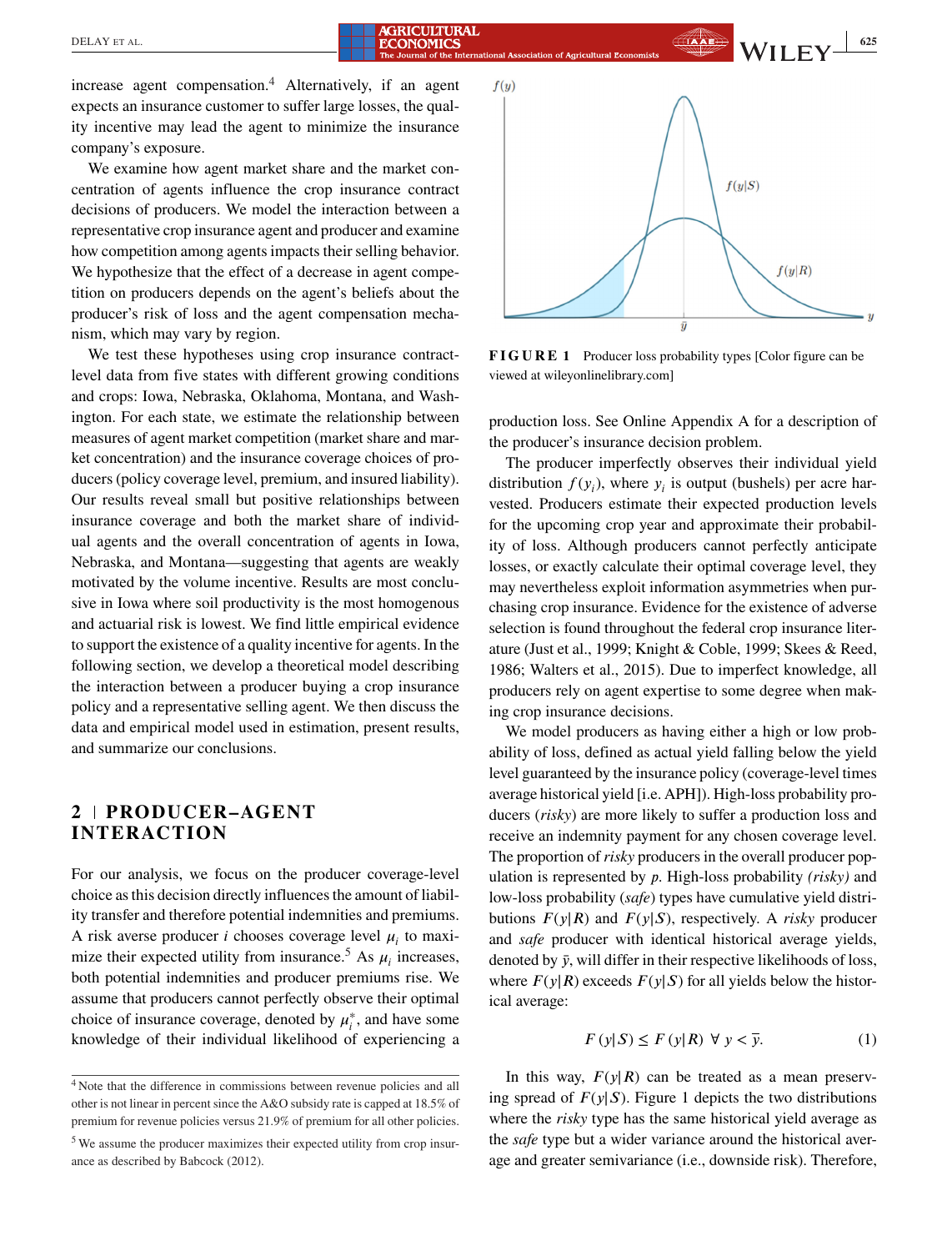**AGRICHETHRAI 626 IMALES DELAY ET AL. <b>ECONOMICS EXAMPLES EXAMPLES EXAMPLES EXAMPLES EXAMPLES EXAMPLES EXAMPLES EXAMPLES EXAMPLES EXAMPLES EXAMPLES EXAMPLES EXAMPLES EXAMPLES EXAMPLES EXAMPLES EXAMPL** 

the likelihood of loss, or below average crop year, is always greater for the *risky* type than for the *safe* type. The producer's expected utility for a given insurance coverage level and loss probability type is:

$$
E\left[U_i\left(\mu_i\right)|Risk\; Type\right].\tag{2}
$$

Prior to any interaction with the insurance agent, producers of either type use their private information to form an approximation of their optimal coverage level  $\mu_i^*$ . Producer *i* communicates their approximated optimal coverage level, denoted by  $\mu_i$ , to a representative crop insurance agent *j* who then recommends a coverage level  $\mu_{ij}$  defined as follows:

$$
\mu_{ij} \left( \mu_i, \alpha_j \right) = \mu_i + \alpha_j. \tag{3}
$$

The term  $\alpha_i$  captures the agent's influence over the producer's coverage choice, which may be positive or negative. The agent's recommendation depends on their beliefs about the producer's risk level and how agents are compensated by insurance companies. Note that, in reality, the value and magnitude of  $\alpha_i$  is constrained by the available range of coverage levels, that is, 50–85% in 5% increments.

Crop insurance agents sell policies to maximize the total commission received from the insurance company that acquires the policy. This commission, equal to a commission rate times total premium transferred, can increase in two ways. First, the commission rate (percentage of total premium) may increase as the actuarial quality of the policy improves. Insurance companies may allocate policies between FCIC reinsurance funds in ways that maximize their overall returns (Ker & Ergun, 2007; Ker & McGowan, 2000). Insurance companies are then motivated to collect policies that generate underwriting gains, which can be assigned to the Commercial Fund where they enjoy a larger share of insurance profits. Insurance companies may, therefore, pay higher commission rates for policies perceived to be actuarially profitable. The incentive to maximize the commission rate, what we refer to as the "quality incentive," combined with the inability to turn away producers may lead the agent to recommend a negative  $\alpha_i$  to a producer that is likely to suffer a production loss.<sup>6</sup> Reducing the coverage of a *risky* producer reduces exposure to large indemnity payments. Second, the agent can sell a policy with a high premium by convincing the producer to purchase a high coverage policy. The agent will recommend a positive  $\alpha_i$  in response to this "volume incentive." If the agent's commission rate is not sensitive to actuarial quality, the volume incentive will be dominant. A full description of the agent's profit maximization problem can be found in Online Appendix B.

The recommendation made by the agent may deviate too far from the producer's original approximation, causing the producer to seek out a different agent. Thus, agent competition may weaken an agent's ability to influence producers. A competing agent  $k$  may win over agent *i*'s sale by offering a recommendation closer to the producer's approximated optimal coverage level. We assume that switching agents incurs some nontrivial transactions cost to the producer, such as time spent traveling to meet with new agents and processing paperwork. These costs fall as competition among agents rises not only because greater choice and availability of agents reduces search costs but also because competition incentivizes agents to expend effort in service of their farmer customers (Pearcy & Smith, 2015). The producer will choose to purchase a policy from a competing agent  $k$  carrying coverage level  $\mu_{ik} = \mu_i + \alpha_k$  if:

$$
E\left[\mathbf{U}_{i}\left(\mu_{i}+\alpha_{k}\right)\right]-t>E\left[\mathbf{U}_{i}\left(\mu_{i}+\alpha_{j}\right)\right],\tag{4}
$$

where  $t$  represents the transactions cost of switching agents. We denote the probability that the original agent  $j$  successfully sells the policy as  $V(\alpha_i, t)$ , which is increasing in  $\alpha_i$ if  $\alpha_i$  is negative and decreasing in  $\alpha_i$  if  $\alpha_j$  is positive. In other words, the probability of losing the sale to a competitor increases as the agent's recommendation deviates further from the producer's original approximation,  $\mu_i$ , in either direction:

$$
V_{\alpha_j}(\alpha_j, t) \begin{cases} < 0 \text{ if } \alpha_j > 0 \\ > 0 \text{ if } \alpha_j < 0. \end{cases} \tag{5}
$$

Note that the distribution of  $V(\alpha_j, t)$  across values of  $\alpha_j$  is not necessarily symmetrical about zero and could depend on the producer's approximation  $\mu_i$ . That is, there may be a bias toward thrift where producers perceive recommendations to increase coverage more skeptically than recommendations to lower coverage. In this case,  $V(-\alpha_i, t) > V(\alpha_i, t)$ .

The probability  $V(\alpha_i, t)$  is also increasing in t, the cost to the producer of switching agents. A higher  $t$  raises the likelihood that the producer will accept the agent's recommendation at all levels of  $\alpha_i$ , that is,  $V_t(\alpha_i, t) > 0$ . For tractability, we assume that the cross-partial derivatives are zero—a change in switching costs shifts the probability that the producer accepts a given recommendation but does not affect the producer's response to a marginal change in  $\alpha_i$ .

#### **3 AGENT PROFIT FUNCTION**

To see how a change in the level of competition among agents affects agent influence, we examine the agent's objective

<sup>6</sup> Underwriting gains are a function of both premiums and indemnities, so the agent can increase underwriting gains by selling high premium policies. However, in the event of a production loss, indemnities rise faster than premiums as the policy coverage level increases.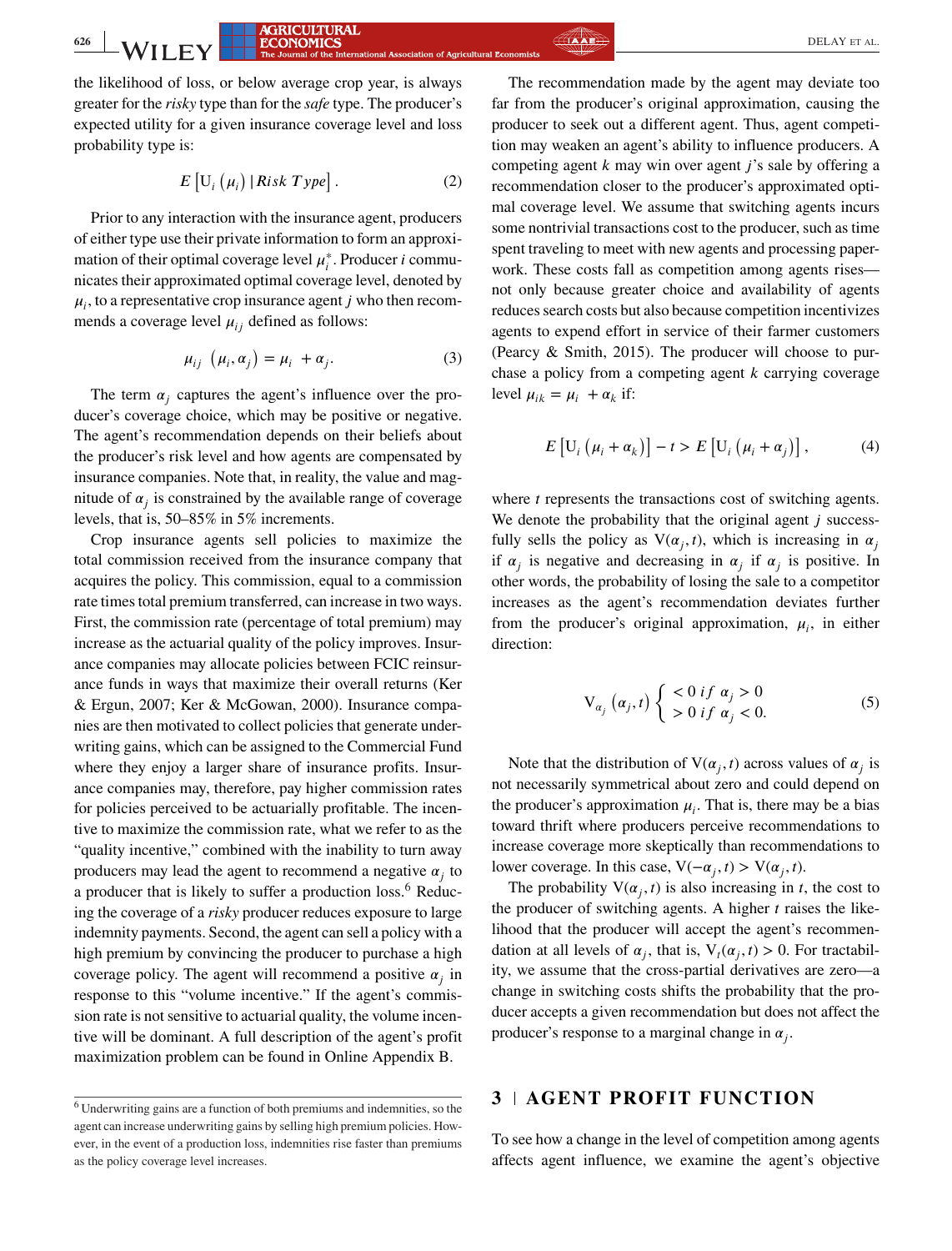DELAY ET AL. **1999 THE EXECUTION CONTRACT CONTRACT CONTRACT CONTRACT CONTRACT CONTRACT CONTRACT CONTRACT CONTRACT CONTRACT CONTRACT CONTRACT CONTRACT CONTRACT CONTRACT CONTRACT CONTRACT CONTRACT CONTRACT CONTRACT CONTRACT** 

function. The agent's expected profit given the producer's approximated coverage level  $\mu_i$  is:

$$
\max_{\alpha_j} \mathbb{E} \left[ \Pi_j \left( \alpha_j | \mu_i \right) \right] = V \left( \alpha_j, t \right) \cdot \left\{ P \left( R | \mu_i \right) \cdot \mathbb{E} \left[ \Pi_j \left( \mu_i + \alpha_j \right) | R \right] \right. \\ \left. + \left( 1 - P \left( R | \mu_i \right) \right) \cdot \mathbb{E} \left[ \Pi_j \left( \mu_i + \alpha_j \right) | S \right] \right\} \tag{6}
$$

After producer *i* communicates  $\mu_i$  to the agent, the agent chooses a recommendation,  $\mu_i + \alpha_i$ , to maximize expected profit and economic rents. Producers use private albeit imperfect—information about their loss potential when approximating their optimal coverage level. Therefore, after observing  $\mu_i$ , the agent attempts to infer information about the producer's risk profile. The term  $P(R|\mu_i)$  is the conditional probability that the producer is a *risky* type with a high probability of incurring a loss given the observed coverage approximation  $\mu_i$ . If adverse selection is present within the insurance pool, *risky* producers will be more likely to overinsure (approximate a higher coverage level), while *safe* producers will underinsure (approximate a lower coverage level), making the derivative of  $P(R|\mu_i)$  with respect to  $\mu_i$ positive.

The agent's profit from selling a policy with coverage level  $\mu_i + \alpha_j$  is expressed as  $\Pi_i(\mu_i + \alpha_j)$ , which represents the product of the commission rate paid by the insurance company,  $c(\cdot)$ , and the total policy premium collected,  $\rho(\cdot)$ .<sup>7</sup> Commission rates act as a form of profit-sharing mechanism, where the insurance company offers a base rate and then allocates a portion of any underwriting gains to agents as a bonus.8 Commission rates may also depend on the actuarial performance of the agent's individual book of business. These agreements are entered into prior to the crop year and are effective for 2–3 years, providing agents with a reasonable expectation of their compensation under different scenarios.

Because insurance companies only pay commissions at the end of the crop year after underwriting gains or losses have been realized, the commission rate is expressed as an expectation (See Online Appendix B).

$$
E\left[\Pi_j\left(\mu_i+\alpha_j\right)\right] = E\left[c\left(\mu_i+\alpha_j\right)\right] \cdot \rho\left(\mu_i+\alpha_j\right). \quad (7)
$$

Two forces can influence the agent's commission rate. First, the individual policy may affect the agent's commission by making their book of business more or less attractive to insurance companies. The insurance company may pay a lower commission rate if the producer suffers a loss and the indemnities incurred outweigh the premiums collected, that is, the policy's loss ratio is greater than 1. The second effect is through the agent's contribution to the insurance company's overall underwriting gains or losses. Large loss ratios for any one policy will reduce the probability of exceeding their base commission rate. Potential indemnity payments increase with the elected coverage level, so the change in the agent's expected profit due to an increase in the producer's coverage level, denoted by  $\mathbb{E}[\Pi_j'(\cdot)]$ , depends on the likelihood of loss and the sensitivity of commission rates to actuarial performance.

The probability that the producer accepts the agent's recommendation,  $\mu_i + \alpha_i$ , and the agent successfully sells insurance to the producer is  $V(\alpha_i, t)$ , while the probability of the producer buying from a competing agent is  $1 - V(\alpha_j, t)$ .<sup>9</sup> A decline in competition among agents—resulting either from an increase in the individual agent's market share or a reduction in the total number of agents—raises the transactions  $\cos\theta$  associated with searching out a new agent. This in turn makes the producer more likely to accept the agent's recommendation, raising V( $\cdot$ ) for all levels of  $\alpha_i$ .

Taking the first-order condition of the agent's expected profit function and applying the implicit function theorem, the following comparative static describing the effect of competition on the agent's recommendation emerges:

$$
\frac{\partial \alpha_j}{\partial t} \n\begin{cases}\n> 0 & \text{if } P\left(R|\mu_i\right) < \left[1 - \frac{\mathbb{E}\left[\Pi_j'(\cdot)|R\right]}{\mathbb{E}\left[\Pi_j'(\cdot)|S\right]}\right]^{-1} \equiv \Omega(\Lambda) \\
< 0 & \text{if } P\left(R|\mu_i\right) > \left[1 - \frac{\mathbb{E}\left[\Pi_j'(\cdot)|R\right]}{\mathbb{E}\left[\Pi_j'(\cdot)|S\right]}\right]^{-1} \equiv \Omega(\Lambda)\n\end{cases}\n\tag{8}
$$

where  $\Lambda \equiv \frac{\mathbb{E}[\Pi_j'(\cdot)|R]}{\mathbb{E}[\Pi_j'(\cdot)|S]}$  $\frac{\mathbb{E}[\Pi_j(\cdot)|N]}{\mathbb{E}[\Pi_j'(\cdot)|S]} \leq 1.$ 

The above conditions state that the agent's response to reduced competition depends on two factors: the conditional probability that the producer is a *risky* type,  $P(R|\mu_i)$ , and the threshold  $\Omega(\Lambda)$ , which is a function of how agents are compensated by insurance companies. If, given the producer's approximated coverage level  $\mu_i$ , the probability that the producer is *risky* exceeds  $\Omega(\Lambda)$ , the agent will attempt to lower the producer's coverage level. Conversely, if  $P(R|\mu_i)$  falls below the threshold defined by  $\Omega(\Lambda)$ , the agent will seek to increase the producer's coverage.

The threshold  $\Omega(\Lambda)$  captures the importance of the quality incentive to the agent's compensation. It establishes the tradeoff between increasing the producer's coverage, thereby increasing premiums, and the risk of large indemnities which may affect the agent's commission rate. The term

<sup>7</sup> As stated, the expected profit function is technically an expected revenue function, as we do not include costs to the agent. We assume that selling costs are negligible with respect to the policy coverage outcome and therefore do not influence the agent's selling behavior.

<sup>&</sup>lt;sup>8</sup> Though capped under the current SRA, profit-sharing agreements during the period of our analysis were often very lucrative for agents (Babcock, 2009).

 $9$  The full expected profit function shown in Equation (6) would add the term  $(1 - V(\alpha_i, t)) \cdot 0$  to represent the probability weighted outcome of losing the sale to a competitor and earning a profit of zero.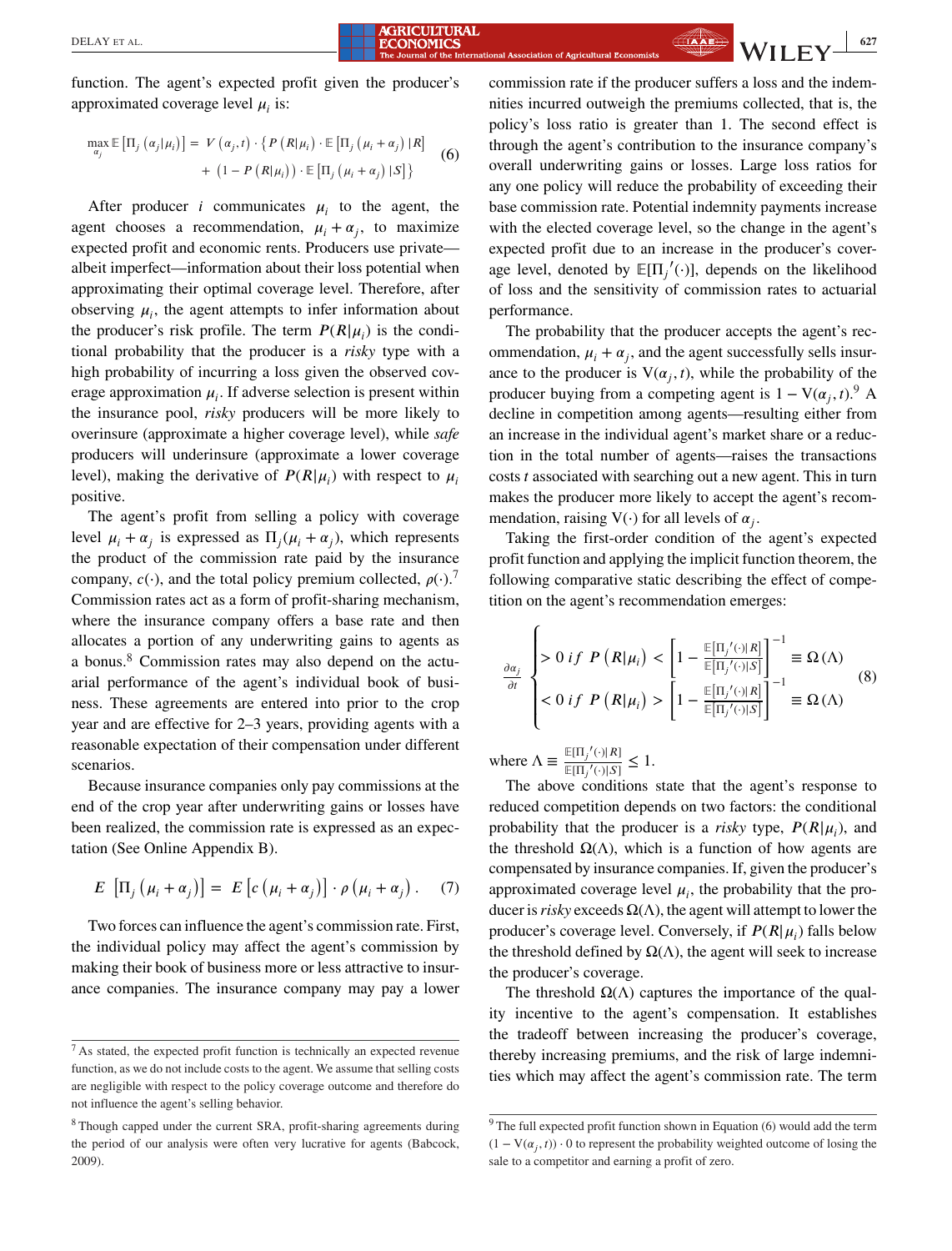$\Lambda \equiv \frac{\mathbb{E}[\Pi_j'(\cdot)|R]}{\mathbb{E}[\Pi_j'(\cdot)|S]}$  $\frac{\text{Im}(f)(\text{Im})}{\text{Im}(f)(\text{Im})}$  is the agent's expected marginal profit from increasing a *risky* producer's coverage level divided by the expected marginal profit from increasing a *safe* producer's coverage level.

If commissions are highly sensitive to actuarial performance, that is, if insurance companies provide a sufficient quality incentive for agents, then increasing the coverage of *risky* types will decrease the agent's expected compensation, while increasing the coverage of *safe* types will boost their expected compensation, making the ratio  $\Lambda$  negative. If agent commissions are not tied to policy performance, that is, only the volume incentive matters, the ratio  $\Lambda$  will be positive and agents will attempt to increase the coverage of all producers regardless of risk type. $10$  As the quality incentive becomes more important, Λ becomes a larger negative number and the threshold  $\Omega(Λ)$  falls. A lower  $\Omega(Λ)$  means that the likelihood that the producer is a *risky* type must be small for the agent to attempt to increase the producer's chosen coverage level. Therefore, given their conditional belief about the producer's risk type and the insurance company's compensation mechanism, the agent balances the volume and quality incentives to maximize their expected total compensation.

The conditional probability that the agent is selling to a *risky* producer,  $P(R|\mu_i)$ , likely varies by region. Areas with a high degree of basis risk or regions with a large presence of marginal cropland, such as the arid West, will have a higher presence of *risky* producers and therefore a higher  $P(R|\mu_i)$ . Homogeneous areas with productive soils and predictable growing conditions, such as the Corn Belt, will have a low  $P(R|\mu_i)$ . The threshold  $\Omega(\Lambda)$  implies that regional differences may influence the relationship between agent competition and agent influence. *Risky* types pose an adverse selection problem to insurers as these producers are more likely to purchase insurance than *safe* producers. The latter, knowing they are less likely to receive a return on their insurance investment, may forgo insurance entirely, provided that a significant premium subsidy does not exist.<sup>11</sup> If the quality incentive is large, the most common outcome of a decline in agent competition will involve the agent recommending lower coverage levels to *risky* producers and higher coverage to *safe* producers.

## **4 DATA**

Data were obtained from the USDA RMA at the individual crop insurance unit level. Units are separate parcels of land within a producer's landholdings that are insured under individual contracts.<sup>12</sup> Each insured unit has its own production history against which actual yields and revenues are compared to determine if an indemnity payment is triggered.<sup>13</sup> The producer chooses what policy type to purchase and the coverage level which, when multiplied by the number of acres planted, determines the policy premium cost and liability.<sup>14</sup> More comprehensive policies come with higher premiums, lower subsidy rates, and potentially larger liabilities.

For each producer-unit level contract, we observe the insured crop type, crop year, county location, total premiums paid (producer out-of-pocket expense and government subsidy), total dollar amount of liability insured, coverage level, number of acres insured, farm practice used on the unit (e.g., irrigated vs. nonirrigated), whether transitional yields (T-yields) are used to calculate the average yield, the insured's share in any crop-sharing agreement, and indemnities paid. We observe the agent who sold the policy and approved insurance company that ultimately acquires the contract.<sup>15</sup>

The data span selected counties in five states (Iowa, Nebraska, Oklahoma, Montana, and Washington) from 1995 to 2009.<sup>16</sup> Iowa, Oklahoma, and Washington datasets contain counties from across the growing regions in their respective states, while Nebraska and Montana are regionally focused.<sup>17</sup> The counties in Nebraska we observe are like Iowa in terms of land heterogeneity and crop mix (both primarily grow corn and soybeans and have relatively low yield variability) but are more reliant on irrigation. Oklahoma, Montana, and Washington exhibit greater within-county variation in growing conditions compared to the more homogenous states of Iowa and Nebraska (Walters et al.,  $2015$ ).<sup>18</sup> We restrict the data to the main crops grown in each state (corn and soybeans in

<sup>10</sup> Note that the ratioΛcannot exceed 1 as we assume the denominator will always be at least as large as the numerator. High coverage policies sold to *safe* producers are at least as attractive to insurance companies as high coverage policies sold to *risky* producers.

<sup>&</sup>lt;sup>11</sup> In actuality, crop insurance subsidies are high and have risen several times throughout the 1990s and early 2000s to increase participation and reduce adverse selection. However, 100% participation has not been achieved, possibly suggesting the existence of *safe* types.

<sup>&</sup>lt;sup>12</sup> There are four types of crop insurance units: basic, optional, enterprise, and whole farm. Whole farm and enterprise are the largest and most aggregated unit types, while basic and optional units allow for smaller tracts of land to be insured individually.

<sup>&</sup>lt;sup>13</sup> When insuring enterprise units, an indemnity will be paid on the combined outcome of all units in the enterprise.

<sup>&</sup>lt;sup>14</sup> Coverage levels range from 50% to 85% in 5% increments. Over time, high coverage "buy-up" policies have become more popular as subsidies for them have risen.

<sup>&</sup>lt;sup>15</sup> A small number of policies denote multiple selling agents. We drop these as we are unable to award the sale to a unique agent.

<sup>16</sup> The dataset is highly confidential due to the individual farm-level detail. As such, sharing of the dataset has been strictly limited.

<sup>&</sup>lt;sup>17</sup> Nebraska coverage is limited to five counties in the west, while Montana is limited to four counties in the north-central part of the state.

<sup>&</sup>lt;sup>18</sup> The dataset used in this paper comes from Walters, Shumway, Chouinard, and Wandschneider (2015). See their work for more details.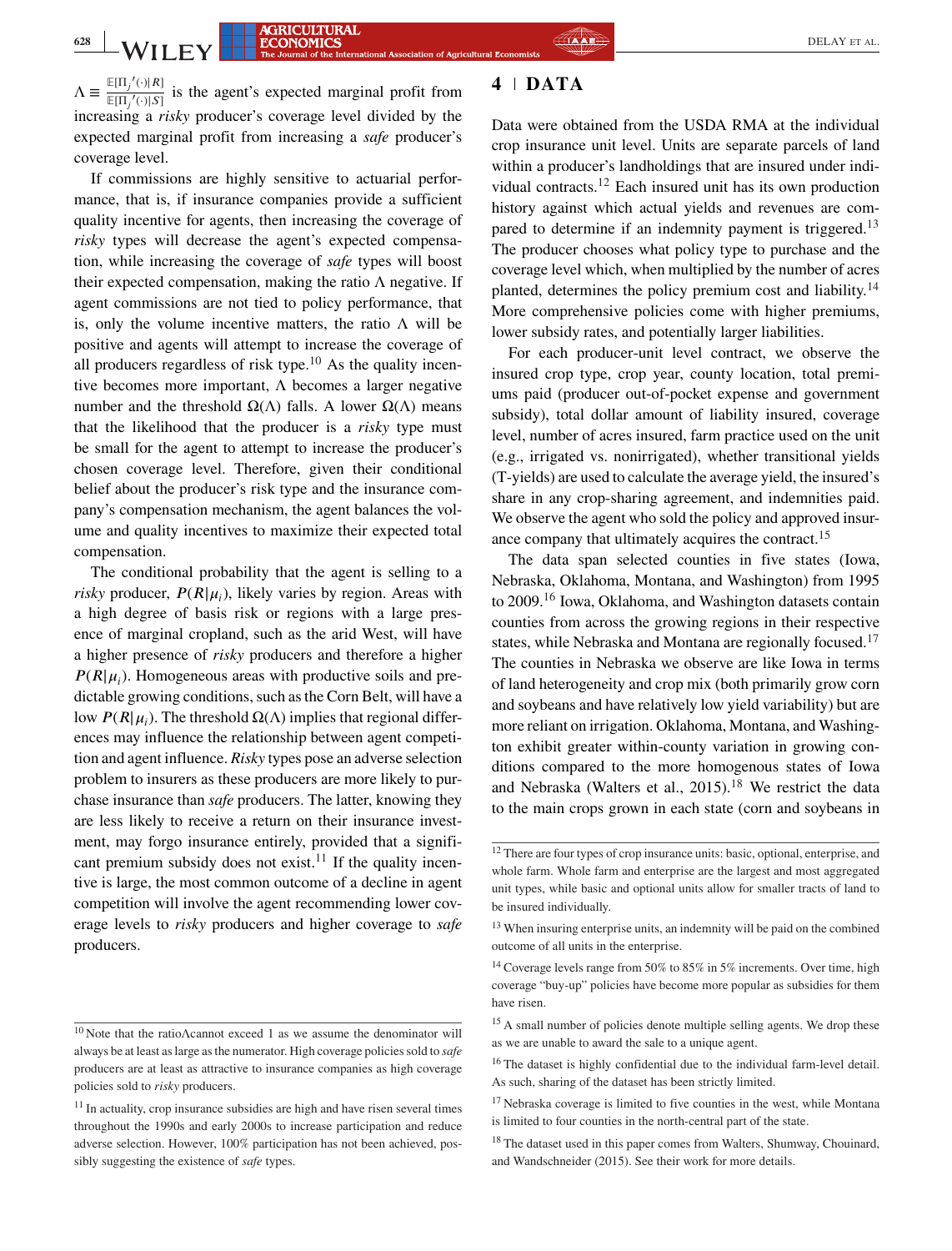Iowa; corn, soybeans, and wheat in Nebraska; corn, soybeans, wheat, sorghum, and cotton in Oklahoma; wheat and barley in Montana and Washington).

We construct two measures to characterize agent market competition: individual agent market shares and a Herfindahl index of overall agent market concentration. We determine each agent's yearly market share by dividing the number of producers who purchase at least one contract from the agent by the total number of producers who purchased a contract within the county that year. Each agent's market share is then:

$$
MS_{jnt} = \frac{\sum_{i=1}^{I} A_{ijnt}}{\sum_{j=1}^{J} \sum_{i=1}^{I} A_{ijnt}}.
$$
 (9)

The term  $A_{iint}$  equals 1, if producer *i* operating in county  $n$  purchases at least one contract from agent  $j$  for crop year  $t$ . We treat all policies sold to a single producer by a single agent as one sale as opposed to calculating market shares based on the number of individually insured units. Because optional units carry higher premiums, calculating market shares based on units sold may introduce endogeneity into the estimated relationships between agent competition and policy coverage. An agent selling multiple optional units to a single producer will naturally raise both their own market share and policy premiums.<sup>19</sup>

We square and sum the individual market shares across all agents in the same county to create a Herfindahl index of agent market concentration.

$$
HI_{nt} = \sum_{j=1}^{J} (MS_{jnt})^2 \in (0, 1).
$$
 (10)

The Herfindahl index is normalized to be between zero, denoting perfect competition among agents, and one, representing monopoly by a single seller.

Many of the observed contracts do not identify the agent selling the policy. Missing agents are concentrated to the Nebraska, Oklahoma, Montana, and Washington datasets for which 35%, 41%, 26%, and 39%, respectively, of all contracts do not report an agent. Only 6% of Iowa contracts are missing this information making it the most complete dataset for agent information. Iowa presents the best case for testing for the influence of crop insurance agents and we interpret our results with this in mind. The preponderance of missing agents outside of Iowa raises two important issues. First, contracts with no reported agent may differ systematically from those with an agent. We find that whether the policy paid an indemnity for the year insured is highly correlated with whether the agent is listed.<sup>20</sup> Using only contracts with listed agents could introduce selection bias into estimation results. The second challenge is the construction of individual market shares and Herfindahl indices for agents when not all market information is available. To make use of these missing agent contracts, we would have to assume that agents are randomly left off contracts and each agent stands the same chance of being unobserved for market shares and Herfindahl indices to be accurate and unbiased. This is a strong assumption that is unlikely to hold.

We, therefore, limit our data to only county-years in which more than 90% of contracts report a selling agent. This ensures that any effects of nonrandom missing agents are minimized while maintaining sufficiently large sample sizes. $21$  To correct for any selection bias introduced by excluding contracts nonrandomly, we include a dummy variable for whether the policy indemnified the policyholder in our main regressions and perform a Heckman two-step correction model as a robustness check (see Online Appendix C).

After dropping county-years that did not meet the minimum requirement for reporting agents, we have a total of 423,388 observations across all states. Iowa contributes close to half of the total observations. This is due to both the completeness of the Iowa data and favorable agro-climatic conditions, resulting in a high density of farms.

Table 1 displays summary statistics by state. Regional differences in insurance preferences clearly emerge. Total premiums per acre (producer-paid plus subsidies) range from an average of 2 dollars per acre in Washington to almost 9 dollars per acre in Iowa. Insured liability, the amount a policy would pay out in the event of a total loss, is equally variable across states. Iowa stands out as having the highest premiums and insured liabilities per acre. This reflects high crop values, higher chosen coverage levels, and higher APH yields (the historical average yield used to set policy guarantees). Iowa producers appear to prefer more comprehensive coverage. This is consistent with the findings of Du, Hennessy,

<sup>&</sup>lt;sup>19</sup> This strategy is also the most consistent with our theoretical framework where market competition is modeled as the probability that a single producer receives recommendations from multiple agents. In this way, an agent's market share can be thought of as the percentage of crop insurance customers an agent sells to out of all crop insurance consumers in the market.

<sup>&</sup>lt;sup>20</sup> The correlation between reported agents and policy losses is generally positive and is likely the result of increased scrutiny placed on policies that incur indemnity payments by reporting agencies. However, we find that selection into our estimation sample (counties with greater than 90% of contracts reporting the agent) and estimated individual market shares are generally negatively correlated with whether the contract reports a loss, that is, agents are not missing-at-random but missing in a way systematically related to measures of market competition. The exception is Oklahoma, where selection into our estimation sample is positively related to policy losses, making its estimation sample more risky than the overall sample.

<sup>21</sup> We change the threshold for missing agent contracts and test the robustness of our results. Results for Iowa—our most complete dataset—are found to be highly robust to changes in this threshold (see Online Appendix C). We still use contracts that do not report the agent for specifications involving Herfindahl indices, subject to the 90% reporting threshold, but models using individual agent market shares drop these observations.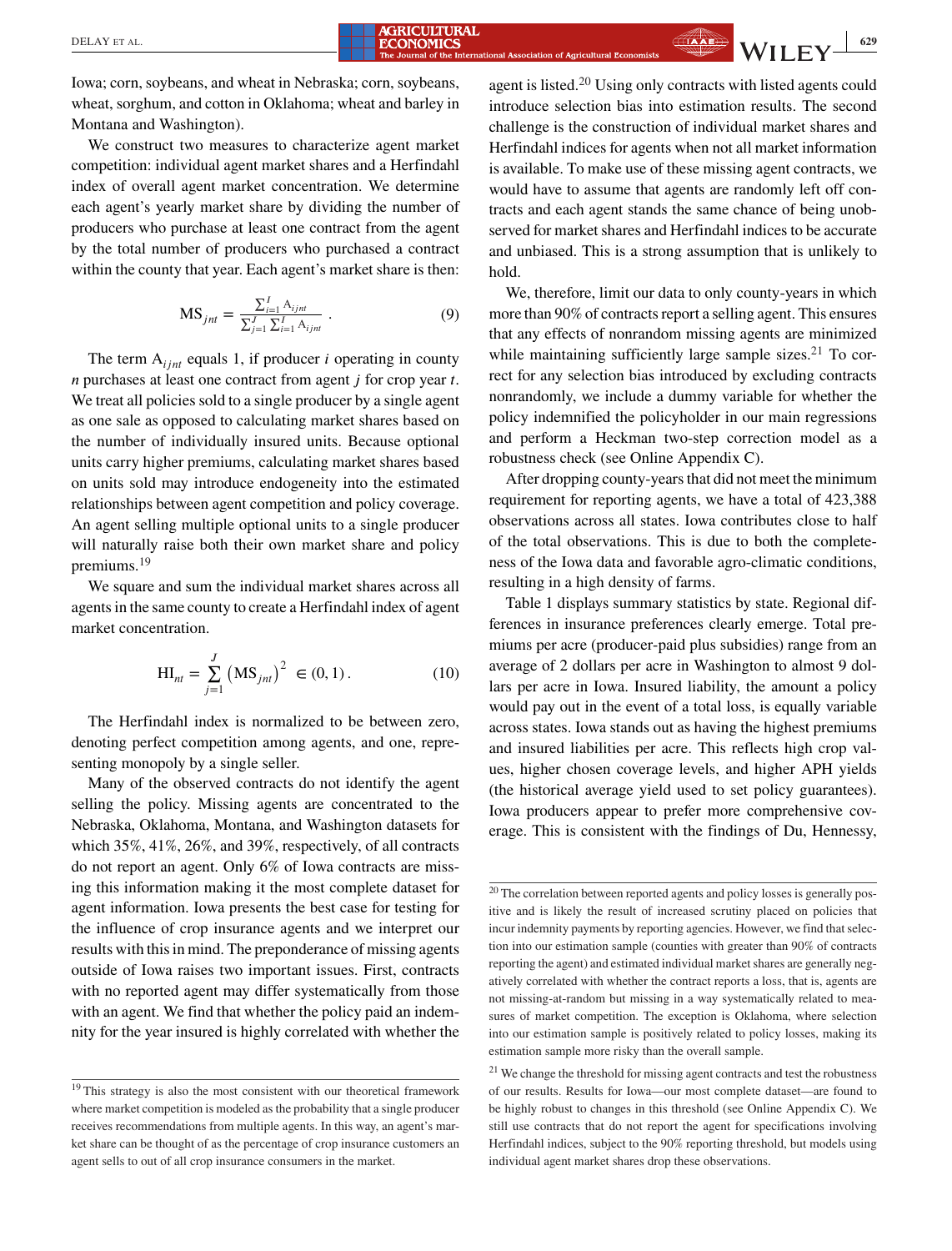#### **TABLE 1** Summary statistics 1995–2009

|                             | Iowa                     |                          | <b>Nebraska</b>          |                          | <b>Oklahoma</b>          |           | <b>Montana</b>           |                          | Washington               |                          |
|-----------------------------|--------------------------|--------------------------|--------------------------|--------------------------|--------------------------|-----------|--------------------------|--------------------------|--------------------------|--------------------------|
| <b>Variables</b>            | Mean                     | Std. Dev.                | Mean                     | Std. Dev.                | Mean                     | Std. Dev. | Mean                     | Std. Dev.                | <b>Mean</b>              | Std. Dev.                |
| Total premium per acre      | 8.94                     | 9.53                     | 6.59                     | 4.82                     | 6.80                     | 5.60      | 3.83                     | 2.81                     | 2.00                     | 2.08                     |
| Liability per acre          | 156.87                   | 103.36                   | 86.67                    | 63.74                    | 43.85                    | 32.25     | 39.52                    | 26.09                    | 42.55                    | 37.55                    |
| Coverage level              | 0.68                     | 0.09                     | 0.64                     | 0.06                     | 0.62                     | 0.08      | 0.66                     | 0.07                     | 0.63                     | 0.11                     |
| <b>APH</b>                  | 99.29                    | 50.14                    | 68.98                    | 45.29                    | 48.14                    | 87.68     | 29.39                    | 8.84                     | 52.26                    | 18.63                    |
| Acres insured               | 85.52                    | 89.98                    | 82.95                    | 69.25                    | 113.36                   | 83.19     | 156.15                   | 158.49                   | 245.47                   | 266.12                   |
| T-yield                     | 0.09                     | 0.28                     | 0.65                     | 0.48                     | 0.29                     | 0.45      | 0.45                     | 0.50                     | 0.72                     | 0.45                     |
| T-yield new                 | 0.03                     | 0.17                     | 0.05                     | 0.21                     | 0.04                     | 0.19      | 0.01                     | 0.12                     | 0.02                     | 0.15                     |
| Producer-operator           | 0.71                     | 0.45                     | 0.64                     | 0.48                     | 0.58                     | 0.49      | 0.63                     | 0.48                     | 0.47                     | 0.50                     |
| Loss                        | 0.04                     | 0.19                     | 0.07                     | 0.25                     | 0.50                     | 0.50      | 0.21                     | 0.41                     | 0.04                     | 0.20                     |
| Indemnity per acre          | 1.91                     | 18.06                    | 2.34                     | 12.86                    | 29.89                    | 85.24     | 5.68                     | 17.29                    | 0.93                     | 9.22                     |
| Underwriting gains per acre | 7.09                     | 16.04                    | 4.34                     | 12.67                    | $-11.74$                 | 32.67     | $-1.28$                  | 13.21                    | 1.31                     | 7.21                     |
| Agents per county           | 58.86                    | 31.25                    | 77.79                    | 28.86                    | 30.87                    | 32.58     | 58.63                    | 19.21                    | 18.49                    | 18.46                    |
| Agent market share          | 0.06                     | 0.07                     | 0.08                     | 0.10                     | 0.13                     | 0.16      | 0.09                     | 0.10                     | 0.11                     | 0.11                     |
| Agent Herfindahl            | 0.05                     | 0.03                     | 0.07                     | 0.06                     | 0.12                     | 0.10      | 0.10                     | 0.05                     | 0.11                     | $0.07\,$                 |
| Crops                       |                          |                          |                          |                          |                          |           |                          |                          |                          |                          |
| Corn                        | 0.58                     | 0.49                     | 0.46                     | 0.50                     | 0.04                     | 0.19      |                          | $\overline{\phantom{a}}$ |                          | $\qquad \qquad -$        |
| Soybeans                    | 0.42                     | 0.49                     | 0.15                     | 0.36                     | 0.02                     | 0.15      |                          | $\overline{\phantom{0}}$ |                          | $\overline{a}$           |
| Wheat                       |                          | $\overline{\phantom{m}}$ | 0.38                     | 0.49                     | 0.81                     | 0.39      | 0.89                     | 0.31                     | 0.83                     | 0.38                     |
| <b>Barley</b>               | $\overline{\phantom{0}}$ | $\overline{\phantom{0}}$ | $\overline{\phantom{0}}$ | $\overline{\phantom{0}}$ | $\overline{\phantom{0}}$ |           | 0.11                     | 0.31                     | 0.17                     | 0.38                     |
| Sorghum                     | $\overline{\phantom{m}}$ | $\qquad \qquad -$        | $\overline{\phantom{0}}$ | $\overline{\phantom{0}}$ | 0.09                     | 0.29      | $\overline{\phantom{a}}$ | $\overline{\phantom{m}}$ | $\overline{\phantom{a}}$ | $\qquad \qquad -$        |
| Cotton                      | $\overline{\phantom{0}}$ | $\overline{\phantom{0}}$ | $\overline{\phantom{0}}$ | $\overline{\phantom{0}}$ | 0.04                     | 0.20      | $\overline{\phantom{0}}$ | $\overline{\phantom{0}}$ | $\overline{\phantom{0}}$ | $\overline{\phantom{0}}$ |
| Counties observed           | 34                       |                          | 5                        |                          | 53                       |           | $\overline{4}$           |                          | 26                       |                          |
| Producers observed          | 29,638                   |                          | 3,282                    |                          | 14,691                   |           | 4,213                    |                          | 7,496                    |                          |
| Observations                | 210,935                  |                          | 34,956                   |                          | 64,525                   |           | 50,160                   |                          | 62,812                   |                          |

and Feng (2014), who show that producers growing crops on high-quality land and with advantageous weather conditions are more likely to choose high coverage insurance, though it may also be driven by lower average premium rates per dollar of liability, increasing the demand for comprehensive policies relative to other states.

Agent competition varies moderately from state to state. The Nebraska counties included in our sample have the greatest number of agents with an average of 78 per county. Iowa and Montana have about 59 agents operating per county. An average of 31 agents sell policies in Oklahoma, while 18 agents operate in Washington. Differences in agent location may reflect differences in population densities (both farm and nonfarm) as well as differences in county size. For example, Montana counties have far fewer people per square mile than in Iowa but have a comparable number of crop insurance agents per county—possibly because the typical Montana county covers a much larger land mass. The number of selling agents also varies within states. The boxplots in Figure 2 show that agents per county vary from as few as 1 to over 170 in the case of Iowa. Note that agents per county observed in our dataset do not necessarily imply the number of agents physically located in a county but rather the number



**FIGURE 2** Crop insurance agents per county by state [Color figure can be viewed at wileyonlinelibrary.com]

of agents reported to have sold at least one policy in each of the observed counties.<sup>22</sup>

<sup>&</sup>lt;sup>22</sup> Because we do not observe all counties within each state completely, we cannot fully track an agent's full selling territory nor can we identify an agent's "home county" with certainty.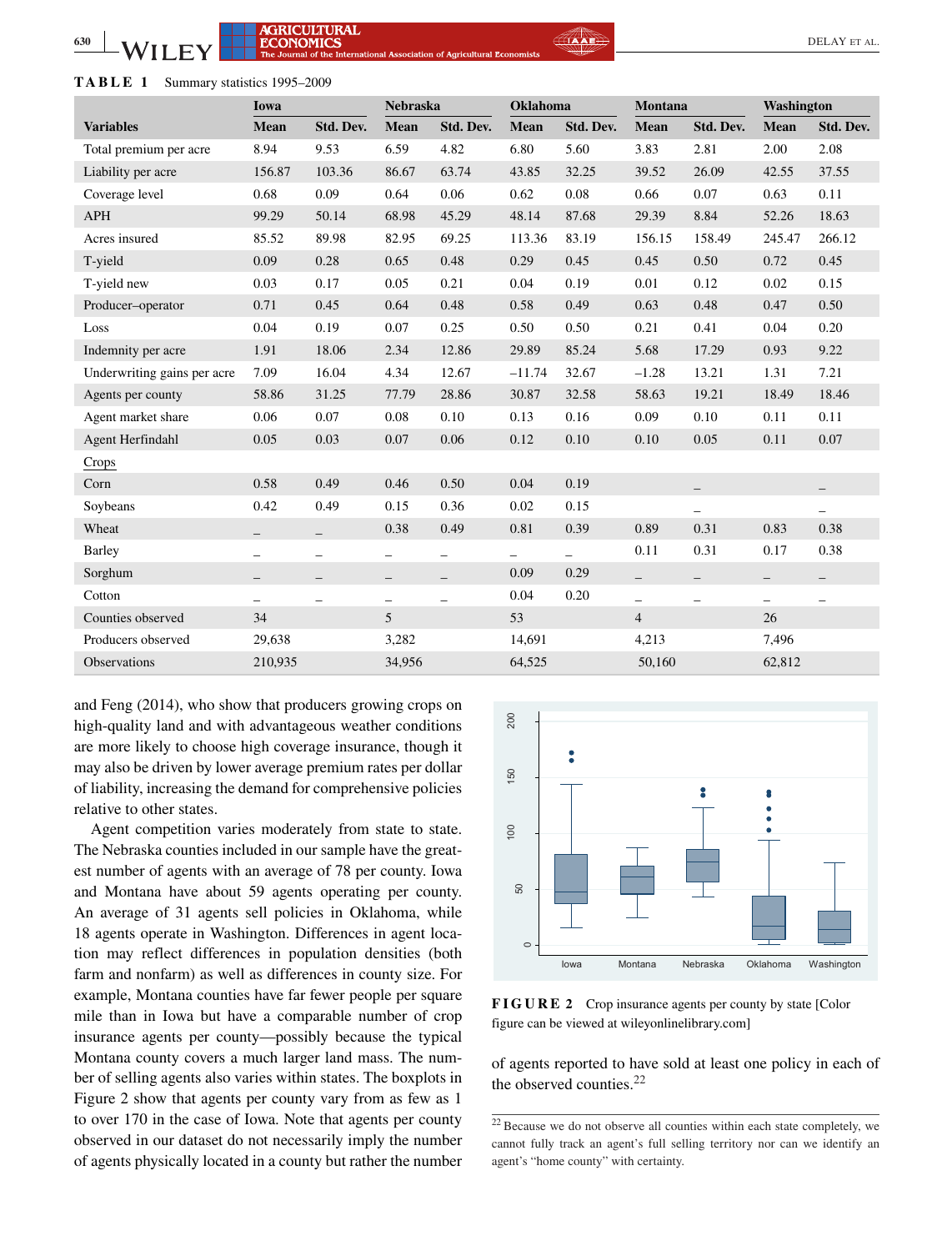Agents operating in Iowa have the lowest average market share at 6% per agent. The market concentration Herfindahl index in Iowa is also the lowest of the five states at 0.05. This could be explained in part by the high average premiums paid by Iowa producers. Oklahoma appears to be the least competitive with an average market share and Herfindahl index of 13% and 0.12, respectively. Although total premiums paid in Oklahoma are moderate, persistent underwriting losses could explain the relatively low level of agent competition.<sup>23</sup> All five states are considered unconcentrated by the criteria of the United States Federal Trade Commission.

The five states we observe differ significantly across several dimensions, most notably in terms of land heterogeneity, loss risk, and the potential for underwriting gains. They also represent different reinsurance arrangements between crop insurance companies and the FCIC. The SRA defines three state groups based on overall actuarial risk, which establish the amount of risk that insurance companies can cede to the federal government. Insurance companies operating in group 1 states (including Iowa and Nebraska) bear a larger share of underwriting losses and enjoy a smaller share of underwriting gains than those operating in group 2 states (which include Oklahoma, Montana, and Washington). $24$  The inclusion of these states allows us to compare agent relationships in different production settings and under different reinsurance institutions, which may influence the way agents are compensated.

## **5 EMPIRICAL MODEL OF THE RELATIONSHIPS BETWEEN AGENT MARKET COMPETITION AND INSURANCE COVERAGE**

Our theoretical framework establishes the policy coverage selected by a producer as the sum of the producer's initially estimated optimal coverage choice,  $\mu_i$ , and the agent's influence factor,  $\alpha_i$ , as shown in Equation (3). We update (3) to incorporate determinants of each component, dynamics, and a random (unobserved) error term. A producer  $i$ , operating in county *n*, insures an individual unit *s* for crop year  $t^{25}$ . The policy is sold by an agent  $j$  who transfers the policy to an insurance company  $q$ . The producer's elected coverage is expressed as follows:

$$
\mu_{isjqnt} = \mu_{isnt} \left( \mathbf{X}_{ist}, \mathbf{\Gamma}_{ist}, \sigma_i, \eta_n, \tau_t, \zeta_{nt} \right) + \alpha_j \left( V_{jnt}, \lambda_q \right) + e_{isjqnt}.
$$
\n(11)

We estimate the above for three measures of insurance policy coverage: the policy coverage level, total premium per acre insured, and guaranteed liability per acre insured.26 Using coverage-level tests for agent influences over a narrowly defined policy choice as modeled in our theoretical framework, while premiums and liabilities may capture other channels of agent influence (e.g., policy type and unit structure). $27$  Both premiums and liabilities increase as producers elect more comprehensive insurance plans.

Equation  $(11)$  states that producer *i*'s baseline coverage for a unit s,  $\mu_{isnt}$ , depends on: a vector of time varying unitproducer specific control variables,  $X_{ist}$ , including the type of crop insured, acres insured, farm practice (e.g., irrigated vs. nonirrigated), actual production history (APH), use of transitional yields, and whether the insured is a producer–operator or landlord in a crop share agreement;<sup>28</sup> a vector  $\Gamma_{\text{ist}}$  capturing the producer's loss risk, measured with an indicator variable for whether the contract triggers an indemnity for the insured crop year<sup>29</sup> and an indicator for whether the producer received an indemnity during the previous crop year;  $30$  a

 $28$  We identify producer–operators as those with a greater than 50% share in a crop share agreement and those with less than 50% as landlords.

 $29$  Including current losses raises a reverse causality issue, as higher coverage plans are more likely to trigger indemnities. However, we find that contracts reporting indemnified losses are generally more likely to identify the selling agent, which affects our calculations of agent market shares and agent Herfindahl indices. Specifically, we find that policies with a loss are more likely to report a low-market share agent than policies without a loss, implying that agents are not missing-at-random but missing in a way that is systematically related to measures of agent competition. Therefore, not controlling for contemporaneous losses amounts to an omitted variable that biases the agent competition effects downward. Addressing this omitted variable bias is more important to the variables of interest than avoiding endogeneity in a control variable. The negative omitted variable bias introduced by not controlling for losses is most pronounced in Nebraska, Oklahoma, Montana, and Washington, where a large number of contracts do not report the selling agent.

 $30$  We identify whether any of a given producer's contracts report an indemnified loss in the previous crop year because the data do not allow us to track the loss history of individually insured units over time.

 $23$  Note that due to our selection criteria, the Oklahoma sample is significantly more risky than the overall sample.

<sup>&</sup>lt;sup>24</sup> A third state group includes several states in the Mountain West and Northeast. Differences in risk sharing across state groups are limited to the Commercial Fund. The Assigned Risk fund defines the same (low) risk sharing arrangement for all states nationwide.

 $25$  A single producer may purchase multiple contracts in the same year for separately insurable units (i.e., crop–practice combinations). On average, producers in our datasets insure between 3 and 5 individual units per year.

<sup>26</sup> Total premium represents the sum of the producer's out-of-pocket costs and premium subsidies paid by the government.

 $27$  We use total premium and liability in addition to coverage level as dependent variables because a producer makes several decisions for each insurance unit that are not captured in the coverage level alone (e.g., revenue insurance or unit structure selection). Two different policy types with the same coverage level may differ in premium by tens of dollars per acre. Using coverage level as a single choice variable is the most tractable for modeling purposes but incomplete for empirically estimating the influence of agents.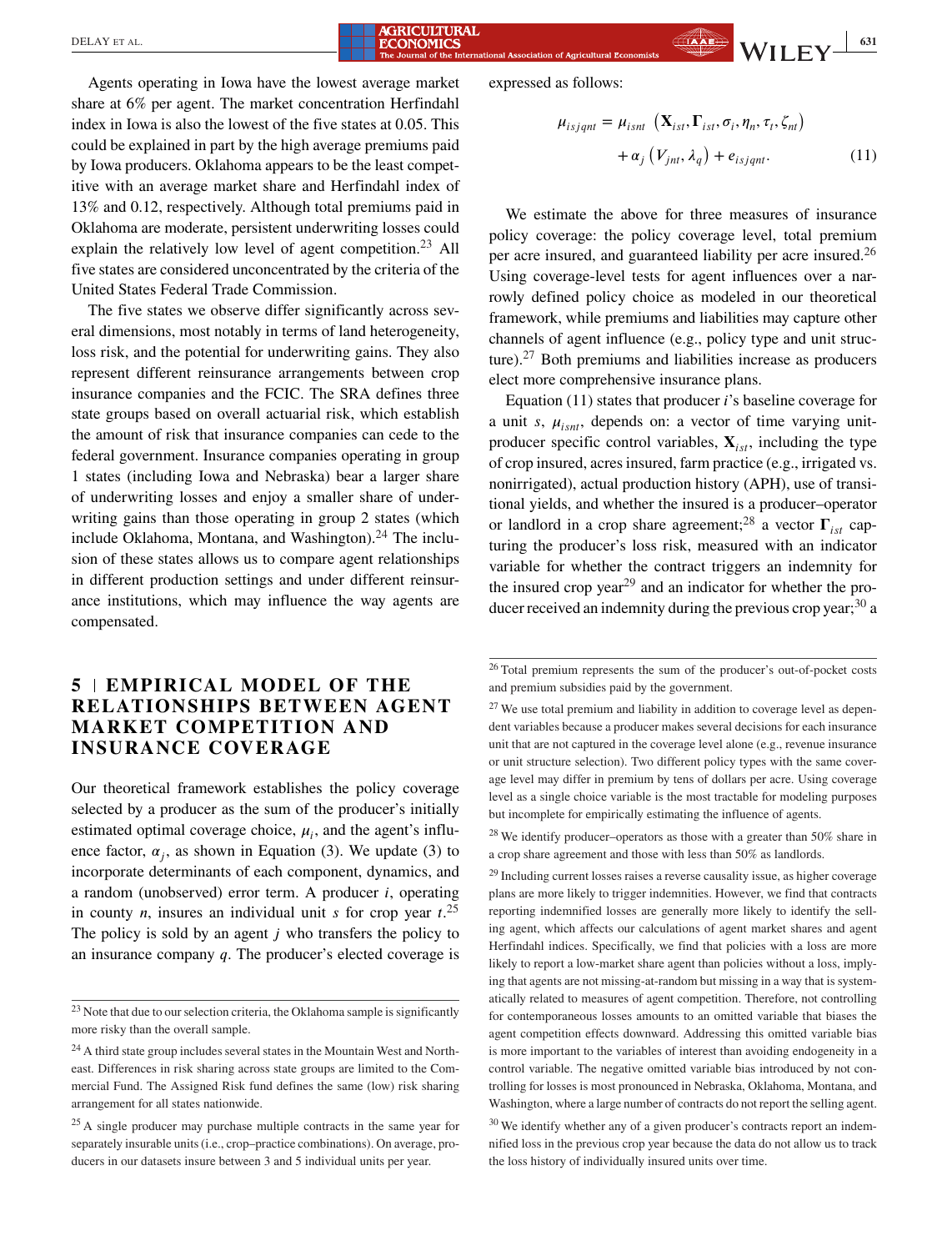producer fixed effect,  $\sigma_i$ ; unobserved regional characteristics,  $\eta_n$ <sup>31</sup> unobserved temporal heterogeneity,  $\tau_i$ ; and county-byyear fixed effects,  $\zeta_{nt}$ , that captures all unobservable local factors that vary over time, such as weather and price shocks. $32$ 

As shown in Equation  $(8)$ , agent *j*'s influence over the producer's coverage decision is a function of the level of competition among insurance agents in the area, represented by  $V_{int}$ . In estimation, we use two measures of agent competition: first, the individual market share of agent  $j$  during year  $t$  in county , and second, the Herfindahl index of overall agent market concentration in county *n* during crop year *t*. Equation  $(8)$ predicts that the direction of the agent's influence depends on the incentives provided by insurance companies. To control for the agent compensation mechanism, we include an indicator variable,  $\lambda_a$ , for the insurance company that acquires the policy.<sup>33</sup>

Assuming the functions in (11) are linear in parameters, we establish the following equation to be estimated via fixed effects regression:

$$
\mu_{isjqnt} = \mathbf{X}_{ist} \beta + \Gamma_{ist} \gamma + \phi V_{jnt} + \lambda_q + \sigma_i + \eta_n + \tau_t
$$
  
+  $\zeta_{nt} + e_{isjqnt}$ . (12)

The parameter  $\phi$  represents the relationship between the market share of the individual agent or the market concentration of agents and the chosen insurance coverage of producers. The sign and size of  $\hat{\phi}$  will vary regionally depending on the risk profile of producers in the area and agent compensation arrangements (see the discussion following Equation 8).

Agent competition within a county is likely influenced by regional production and actuarial characteristics. For example, the number of farms and average farm size in a county may be positively related to the number of agents, while counties with persistently high loss ratios may attract fewer agents. If these regional characteristics are also correlated with producer insurance choices, our measures of agent competition will be endogenous, biasing our estimates of  $\phi$ . We correct for this possibility in two ways. First, the inclusion of regionspecific fixed effects control for all time invariant characteristics that may influence the general level of competition among agents within a county. Second, county-by-year fixed effects (district-by-year fixed effects in market concentration models) capture changes in unobservable region-specific characteristics that may invite or dispel crop insurance agents over time.

Note that because individual insurance units cannot be tracked across time in our dataset, individual unit fixed effects cannot be accommodated. Any bias produced by this omission will be negligible in the presence of farm fixed effects as agent market competition variables do not vary across units for a given producer. Nevertheless, we estimate an alternative farm-level specification as a robustness check, finding our results to be largely unchanged (see Online Appendix C).

Because we use three measures of the dependent variable (coverage level, premium cost, and insured liability) and two measures of insurance agent competition (individual agent market share and overall market concentration), we estimate six regressions. To accommodate data size and compare regional outcomes, we estimate regressions separately by state (Iowa, Nebraska, Oklahoma, Montana, and Washington). Regression estimation is performed with STATA's XTREG command, which accommodates both producer fixed effects and clustering of standard errors at the producer  $level.<sup>34</sup>$ 

## **6 RESULTS**

We report the estimated relationships between agent market share, agent market concentration, and policy coverage choice in Tables 2–4. Results indicate that individual agent market share is positively related to coverage levels chosen by producers in Iowa, Nebraska, and Montana. In Table 2, the estimated coefficient of 0.08 for Iowa means that a 10-percentage point increase in an agent's market share—roughly one standard deviation—is associated with a 0.008 increase in coverage level on average. Recall that the choice of coverage level is discontinuous in increments of 0.05—an increase that would require a 63-percentage points rise in the selling agent's market share. The relationships between agent market share and coverage level in Nebraska and Montana are similarly small in magnitude. A 10-percentage point increase in the market share of the selling agent is associated with a coverage level increase of 0.002 in Nebraska and 0.005 in Montana. The computed elasticities for Iowa, Nebraska, and Montana are less than 0.01 in all cases.

<sup>&</sup>lt;sup>31</sup> Although we use producer fixed effects, county fixed effects are included because a small number of producers insure fields in multiple counties.

<sup>&</sup>lt;sup>32</sup> County-by-year fixed effects are especially important in specifications, where the dependent variable is premiums as the USDA RMA sets premiums by county and year to reflect local risk conditions. In models, where the agent Herfindahl index is the independent variable measuring competition, we replace county-by-year fixed effects with crop reporting district-by-year fixed effects as the Herfindahl index is calculated at the county-year level.

<sup>&</sup>lt;sup>33</sup> The dataset uses anonymous codes for insurance companies, preventing us from identifying individual AIPs or their characteristics. More AIP codes appear in the datasets than companies approved to operate in each state (typically 10–15)—likely the result of miscoding. To correct for this, we use fixed effects for insurance companies with 1,000 or more policies (5,000 or more in Oklahoma) for all years observed and grouping together AIP codes below the threshold into one group. This produces the generally expected number of AIPs. Results are robust to using fixed effects for each (ungrouped) AIP code.

<sup>&</sup>lt;sup>34</sup> Our results for Iowa are robust to clustering at higher levels of aggregation, such as the county and crop reporting district levels.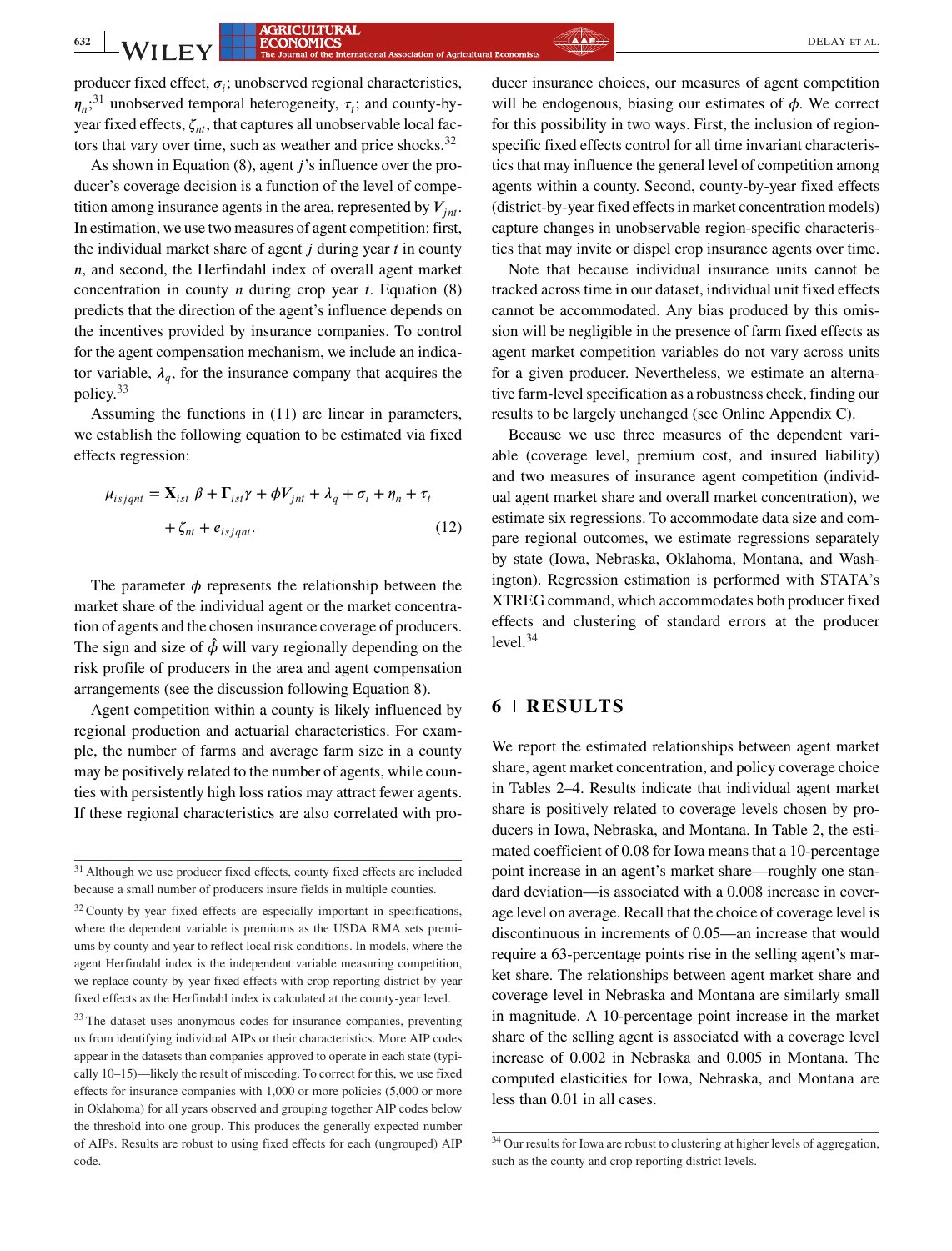| The influence of the selling agent on crop insurance coverage level                                                                                                                                                     |                | Dependent variable: policy cov | erage level    |               |                |                   |                                                                                                         |               |                        |                       |
|-------------------------------------------------------------------------------------------------------------------------------------------------------------------------------------------------------------------------|----------------|--------------------------------|----------------|---------------|----------------|-------------------|---------------------------------------------------------------------------------------------------------|---------------|------------------------|-----------------------|
|                                                                                                                                                                                                                         | Iowa           |                                | Nebraska       |               | Oklahoma       |                   | Montana                                                                                                 |               | Washington             |                       |
| Variables                                                                                                                                                                                                               | $\Theta$       | $\widehat{c}$                  | $\mathbf{r}$   | $\widehat{f}$ | $\overline{6}$ | $\odot$           | $\widehat{C}$                                                                                           | $\circledast$ | $\widehat{\mathbf{e}}$ | (10)                  |
| <b>APH</b>                                                                                                                                                                                                              | $-0.00$        | $-0.00$                        | $0.00***$      | $0.00^{***}$  | $0.00***$      | $0.00***$         | $0.00^{*}$                                                                                              | $0.00^{*}$    | $0.00***$              | $0.00^{\ast\ast\ast}$ |
|                                                                                                                                                                                                                         | (0.00)         | (0.00)                         | $(0.00)$       | $(0.00)$      | $(0.00)$       | $(0.00)$          | $(0.00)$                                                                                                | (0.00)        | (0.00)                 | (0.00)                |
| Acres (100s of acres)                                                                                                                                                                                                   | $-0.00^{***}$  | $-0.00$ ***                    | $-0.00***$     | $-0.00***$    | $-0.00$        | $-0.00*$          | $-0.00^{***}$                                                                                           | $-0.00^{***}$ | $-0.00$ **             | $-0.00**$             |
|                                                                                                                                                                                                                         | (0.00)         | (0.00)                         | $(0.00)$       | $(0.00)$      | $(0.00)$       | $(0.00)$          | $(0.00)$                                                                                                | $(0.00)$      | $(0.00)$               | $(0.00)$              |
| T-yield                                                                                                                                                                                                                 | $-0.02***$     | $-0.02***$                     | $-0.00*$       | $-0.00$ **    | $0.00^{*}$     | $0.00^{\ast\ast}$ | $-0.00$                                                                                                 | $-0.00$       | $-0.00$                | $-0.00$               |
|                                                                                                                                                                                                                         | (0.00)         | (0.00)                         | $(0.00)$       | (0.00)        | $(0.00)$       | $(0.00)$          | $(0.00)$                                                                                                | $(0.00)$      | $(0.00)$               | $(0.00)$              |
| T-yield new                                                                                                                                                                                                             | $-0.00$        | $-0.00$                        | $0.00\,$       | $0.00\,$      | $0.01***$      | $0.01***$         | $-0.00$                                                                                                 | $-0.00$       | $-0.00$                | $-0.00$               |
|                                                                                                                                                                                                                         | (0.00)         | (0.00)                         | $(0.00)$       | $(0.00)$      | $(0.00)$       | $(0.00)$          | $(0.00)$                                                                                                | $(0.00)$      | $(0.00)$               | $(0.00)$              |
| Producer-operator                                                                                                                                                                                                       | $-0.00$        | $-0.00$                        | 0.00           | 0.00          | $0.01***$      | $0.01***$         | 0.00                                                                                                    | 0.00          | $0.01***$              | $0.01***$             |
|                                                                                                                                                                                                                         | (0.00)         | (0.00)                         | $(0.00)$       | $(0.00)$      | $(0.00)$       | $(0.00)$          | $(0.00)$                                                                                                | $(0.00)$      | $(0.00)$               | $(0.00)$              |
| Loss lag                                                                                                                                                                                                                | $0.01^{***}\,$ | $0.01***$                      | $0.00***$      | $0.00^{***}$  | $0.01***$      | $0.01***$         | $0.00^\ast$                                                                                             | $0.00^{***}$  | $0.01^{***}\,$         | $0.01***$             |
|                                                                                                                                                                                                                         | (0.00)         | (0.00)                         | $(0.00)$       | $(0.00)$      | $(0.00)$       | $(0.00)$          | $(0.00)$                                                                                                | $(0.00)$      | $(0.00)$               | $(0.00)$              |
| Loss                                                                                                                                                                                                                    | $0.02***$      | $0.02***$                      | $0.01***$      | $0.00^{**}$   | $0.01***$      | $0.01***$         | $0.00^{***}$                                                                                            | $0.00***$     | $0.03***$              | $0.03***$             |
|                                                                                                                                                                                                                         | (0.00)         | (0.00)                         | (0.00)         | (0.00)        | $(0.00)$       | (0.00)            | $(0.00)$                                                                                                | (0.00)        | $(0.00)$               | (0.00)                |
| Agent market share                                                                                                                                                                                                      | $0.08***$      |                                | $0.02***$      |               | $-0.01$        |                   | $0.05***$                                                                                               |               | $-0.02$                |                       |
|                                                                                                                                                                                                                         | (0.01)         |                                | (0.01)         |               | $(0.01)$       |                   | $(0.02)$                                                                                                |               | $(0.01)$               |                       |
| Agent market concentration                                                                                                                                                                                              |                | $0.17***$                      |                | $-0.12$       |                | 0.00              |                                                                                                         | $-0.18**$     |                        | $-0.16**$             |
|                                                                                                                                                                                                                         |                | (0.04)                         |                | (0.11)        |                | (0.02)            |                                                                                                         | (0.08)        |                        | $(0.07)$              |
| Policy characteristics                                                                                                                                                                                                  | Yes            |                                | $\mathbf{Yes}$ |               | Yes            |                   | Yes                                                                                                     |               | Yes                    |                       |
| Producer FE                                                                                                                                                                                                             | $\mathbf{Yes}$ |                                | $\mathbf{Yes}$ |               | $\mathbf{Yes}$ |                   | $\mathbf{Yes}$                                                                                          |               | Yes                    |                       |
| Insurance company FE                                                                                                                                                                                                    | Yes            |                                | $\mathbf{Yes}$ |               | $\mathbf{Yes}$ |                   | $\mathbf{Yes}$                                                                                          |               | Yes                    |                       |
| County FE                                                                                                                                                                                                               | $\mathbf{Yes}$ |                                | Yes            |               | Yes            |                   | Yes                                                                                                     |               | Yes                    |                       |
| Year FE                                                                                                                                                                                                                 | Yes            |                                | Yes            |               | $\mathbf{Yes}$ |                   | $\mathbf{Yes}$                                                                                          |               | $\mathbf{Yes}$         |                       |
| County by year FE                                                                                                                                                                                                       | $\mathbf{Yes}$ |                                | Yes            |               | $\mathbf{Yes}$ |                   | Yes                                                                                                     |               | Yes                    |                       |
| Observations                                                                                                                                                                                                            | 185,871        | 190,430                        | 33,530         | 34,956        | 60,778         | 64,410            | 40,576                                                                                                  | 41,359        | 61,919                 | 62,807                |
| Producers                                                                                                                                                                                                               | 23,939         | 24,157                         | 3,146          | 3,282         | 13,895         | 14,968            | 3,916                                                                                                   | 3,977         | 7,355                  | 7,439                 |
| Within panel $R^2$                                                                                                                                                                                                      | 0.28           | 0.27                           | 0.16           | 0.16          | $0.07\,$       | 0.06              | 0.12                                                                                                    | 0.12          | 0.13                   | 0.12                  |
| <i>Notes:</i> *** $p < .01$ , ** $p < .05$ , * $p < .1$ . Errors corrected for clustering at the producer level in parentheses.<br>a District by year fixed effects are used for recreasions (2) $(A)$ $(B)$ and $(10)$ |                |                                |                |               |                |                   | as the agent market concentration variable is the same for all observations within the same county-vear |               |                        |                       |

**ernatic** 

n of Agrici

AGRICULTURAL<br>ECONOMICS<br>The Journal of the International Association of Agricultural Economists<br>
WILEY<sup>633</sup>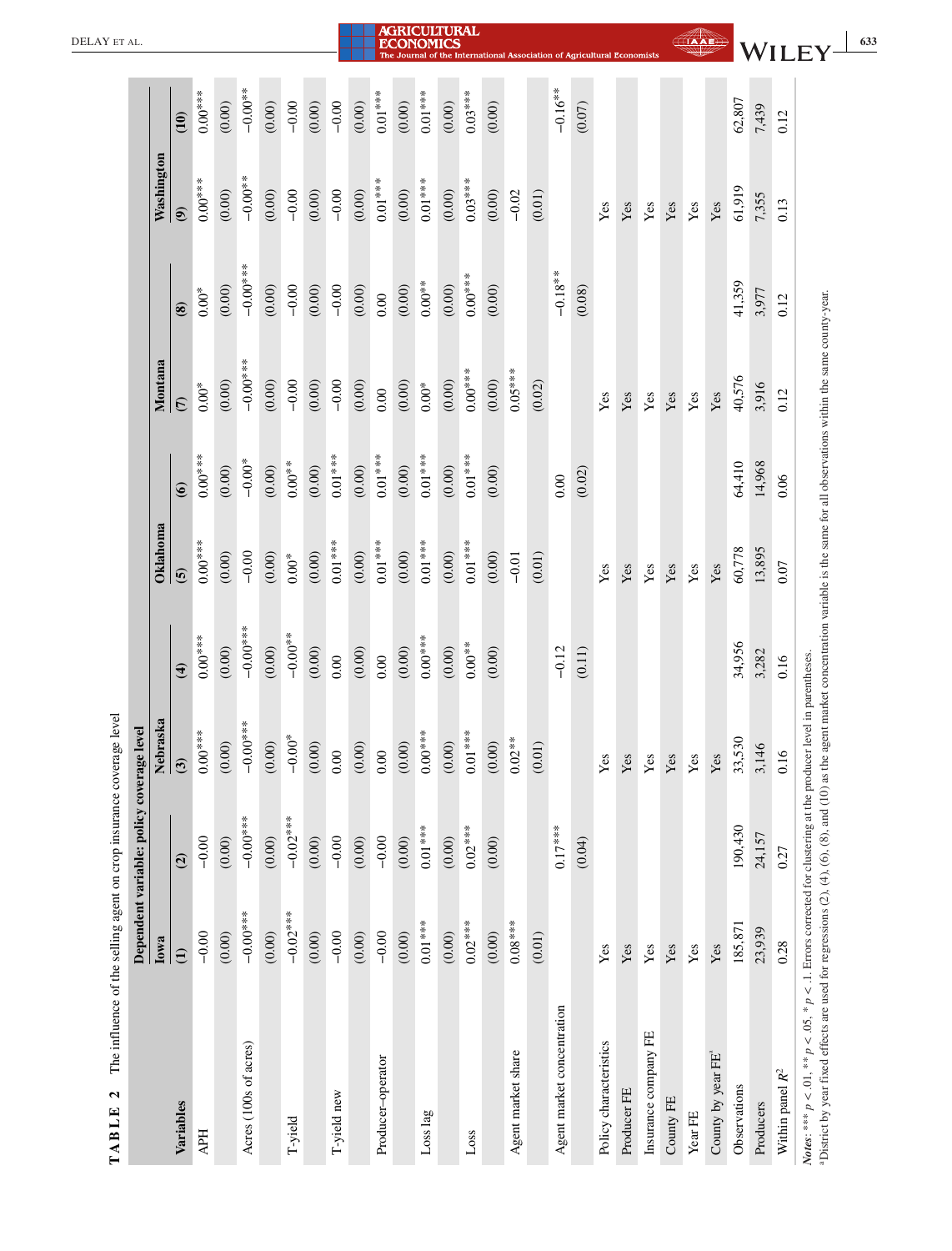|                                                                                                                                                                                                                           |               | Dependent variable: total premi | um per acre insured |                                                                                                          |                        |                        |                |               |                        |            |
|---------------------------------------------------------------------------------------------------------------------------------------------------------------------------------------------------------------------------|---------------|---------------------------------|---------------------|----------------------------------------------------------------------------------------------------------|------------------------|------------------------|----------------|---------------|------------------------|------------|
|                                                                                                                                                                                                                           | Iowa          |                                 | Nebraska            |                                                                                                          | Oklahoma               |                        | Montana        |               | Washington             |            |
| Variables                                                                                                                                                                                                                 | $\widehat{E}$ | $\widehat{c}$                   | $\mathfrak{S}$      | $\widehat{f}$                                                                                            | $\widehat{\mathbf{c}}$ | $\widehat{\mathbf{e}}$ | $\epsilon$     | $\circledast$ | $\widehat{\mathbf{e}}$ | (10)       |
| <b>APH</b>                                                                                                                                                                                                                | $0.00^{**}$   | $0.00^{**}$                     | $0.01***$           | $0.01***$                                                                                                | $-0.00***$             | $-0.00***$             | $0.03***$      | $0.03***$     | $-0.01***$             | $-0.01***$ |
|                                                                                                                                                                                                                           | (0.00)        | (0.00)                          | $(0.00)$            | $(0.00)$                                                                                                 | (0.00)                 | (0.00)                 | $(0.00)$       | (0.00)        | (0.00)                 | $(0.00)$   |
| Acres (100s of acres)                                                                                                                                                                                                     | $-0.53***$    | $-0.52***$                      | $-0.50***$          | $-0.49***$                                                                                               | $-0.14***$             | $-0.15***$             | $-0.05***$     | $-0.05***$    | $-0.02***$             | $-0.02***$ |
|                                                                                                                                                                                                                           | (0.07)        | (0.07)                          | (0.05)              | (0.05)                                                                                                   | (0.02)                 | (0.02)                 | (0.01)         | (0.01)        | (0.00)                 | (0.00)     |
| $T$ -yield                                                                                                                                                                                                                | $-0.52***$    | $-0.53***$                      | $-0.17***$          | $-0.19***$                                                                                               | $-0.01$                | $-0.01$                | $-0.02$        | $-0.01$       | $-0.14***$             | $-0.13***$ |
|                                                                                                                                                                                                                           | (0.05)        | (0.05)                          | (0.06)              | (0.06)                                                                                                   | (0.05)                 | (0.05)                 | $(0.02)$       | $(0.02)$      | (0.02)                 | $(0.02)$   |
| T-yield new                                                                                                                                                                                                               | $-0.40***$    | $-0.40***$                      | $0.37***$           | $0.41***$                                                                                                | $0.53***$              | $0.51***$              | $-0.05$        | $-0.07$       | 0.15                   | $0.17*$    |
|                                                                                                                                                                                                                           | (0.08)        | (0.08)                          | (0.18)              | (0.17)                                                                                                   | (0.16)                 | (0.16)                 | (0.10)         | (0.09)        | (0.10)                 | $(0.10)$   |
| Producer-operator                                                                                                                                                                                                         | $2.97***$     | $2.96***$                       | $3.42***$           | $3.43***$                                                                                                | $4.11***$              | $4.06***$              | $2.67***$      | $2.68***$     | $2.17***$              | $2.18***$  |
|                                                                                                                                                                                                                           | (0.05)        | (0.05)                          | (0.13)              | (0.13)                                                                                                   | (0.12)                 | (0.12)                 | (0.13)         | (0.13)        | (0.08)                 | (0.08)     |
| Loss lag                                                                                                                                                                                                                  | $0.41***$     | $0.48***$                       | $0.24***$           | $0.23***$                                                                                                | 0.14                   | 0.13                   | 0.06           | $0.08^{**}$   | $0.17***$              | $0.21***$  |
|                                                                                                                                                                                                                           | (0.06)        | (0.06)                          | (0.09)              | (0.09)                                                                                                   | (0.14)                 | (0.14)                 | (0.04)         | (0.04)        | (0.04)                 | $(0.04)$   |
| Loss                                                                                                                                                                                                                      | $1.07***$     | $0.91***$                       | $0.20*$             | 0.11                                                                                                     | $0.85***$              | $0.82***$              | $0.27***$      | $0.21***$     | $0.64***$              | $0.67***$  |
|                                                                                                                                                                                                                           | (0.08)        | (0.07)                          | (0.11)              | (0.09)                                                                                                   | $(0.07)$               | (0.07)                 | (0.04)         | (0.04)        | (0.06)                 | (0.05)     |
| Agent market share                                                                                                                                                                                                        | $3.93***$     |                                 | $0.97*$             |                                                                                                          | 0.18                   |                        | $1.15***$      |               | $-0.14$                |            |
|                                                                                                                                                                                                                           | (0.64)        |                                 | (0.56)              |                                                                                                          | (0.35)                 |                        | (0.42)         |               | (0.22)                 |            |
| Agent market concentration                                                                                                                                                                                                |               | $9.40***$                       |                     | 5.49                                                                                                     |                        | $-0.34$                |                | $-3.64$       |                        | $-1.93$    |
|                                                                                                                                                                                                                           |               | (1.82)                          |                     | (5.39)                                                                                                   |                        | (0.77)                 |                | (2.51)        |                        | (1.20)     |
|                                                                                                                                                                                                                           |               |                                 |                     |                                                                                                          |                        |                        |                |               |                        |            |
| Policy characteristics                                                                                                                                                                                                    | Yes           |                                 | $\mathbf{Yes}$      |                                                                                                          | Yes                    |                        | Yes            |               | Yes                    |            |
| Producer FE                                                                                                                                                                                                               | Yes           |                                 | $\mathbf{Yes}$      |                                                                                                          | Yes                    |                        | $\mathbf{Yes}$ |               | Yes                    |            |
| Insurance company FE                                                                                                                                                                                                      | Yes           |                                 | $\mathbf{Yes}$      |                                                                                                          | Yes                    |                        | Yes            |               | Yes                    |            |
| County FE                                                                                                                                                                                                                 | Yes           |                                 | $\mathbf{Yes}$      |                                                                                                          | Yes                    |                        | $\mathbf{Yes}$ |               | Yes                    |            |
| Year FE                                                                                                                                                                                                                   | Yes           |                                 | $\mathbf{Yes}$      |                                                                                                          | Yes                    |                        | $\mathbf{Yes}$ |               | Yes                    |            |
| County by year FE <sup>®</sup>                                                                                                                                                                                            | Yes           |                                 | $\mathbf{Yes}$      |                                                                                                          | Yes                    |                        | Yes            |               | Yes                    |            |
| Observations                                                                                                                                                                                                              | 185,871       | 190,430                         | 33,530              | 34,956                                                                                                   | 60,778                 | 64,410                 | 40,576         | 41,359        | 61,919                 | 62,807     |
| Producers                                                                                                                                                                                                                 | 23,939        | 24,157                          | 3,146               | 3,282                                                                                                    | 13,895                 | 14,968                 | 3,916          | 3,977         | 7,355                  | 7,439      |
| Within panel $R^2$                                                                                                                                                                                                        | 0.44          | 0.43                            | 0.34                | 0.33                                                                                                     | 0.33                   | 0.33                   | 0.20           | 0.19          | 0.18                   | 0.17       |
| <i>Notes:</i> *** $p < 0.01$ , ** $p < 0.05$ , * $p < 1$ . Errors corrected for clustering at the producer level in parentheses.<br>aDistrict by year fixed effects are used for regressions (2), (4), (6), (8), and (10) |               |                                 |                     | as the agent market concentration variable is the same for all observations within the same county-year. |                        |                        |                |               |                        |            |
|                                                                                                                                                                                                                           |               |                                 |                     |                                                                                                          |                        |                        |                |               |                        |            |

**TABLE 3** The influence of the selling agent on crop insurance premiums **TABLE 3** The influence of the selling agent on crop insurance premiums

DELAY ET AL.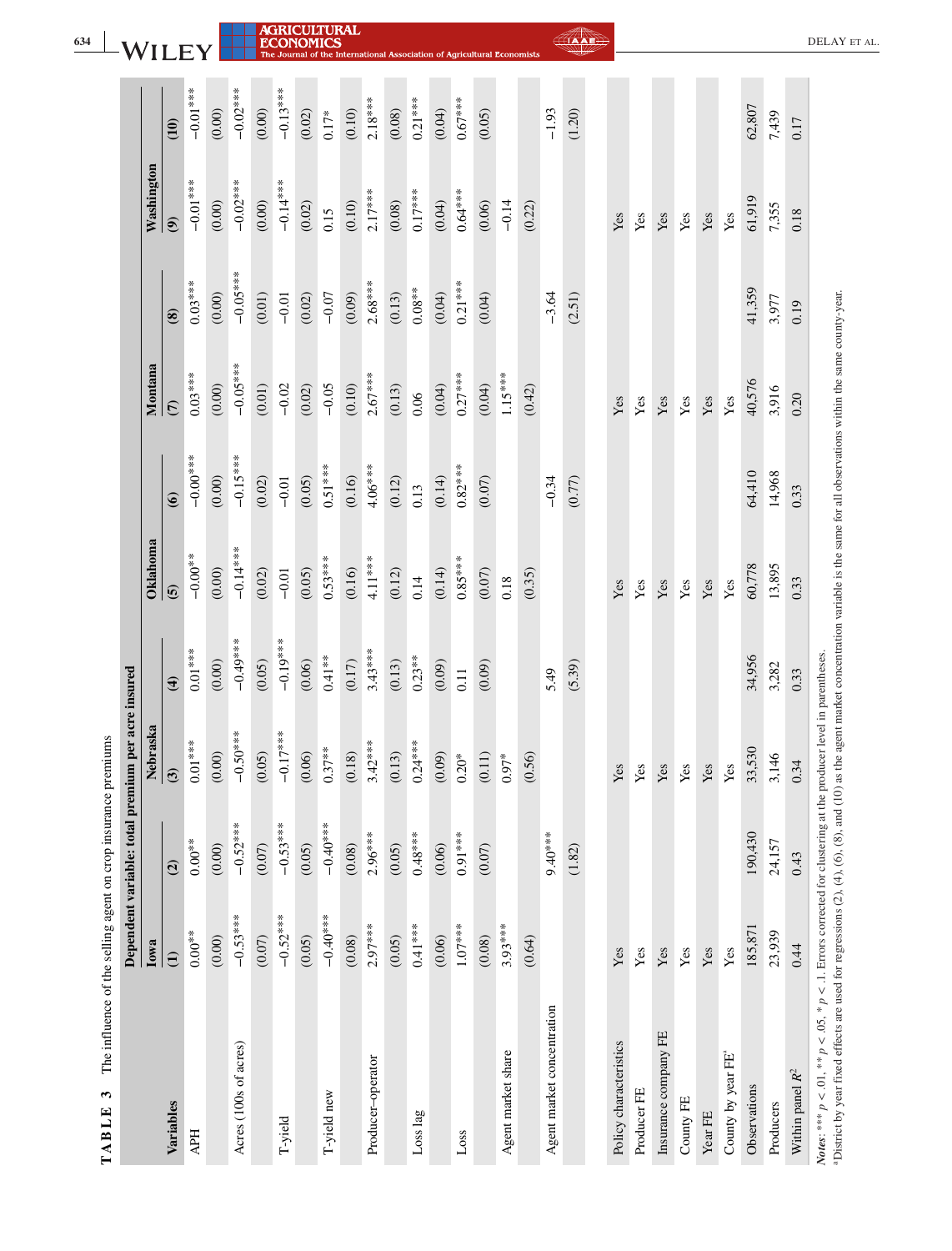| 4<br>TABLE                                                                                                                                                                                                                  |                | The influence of the selling agent on crop insurance liability |                |                                                                                                          |                |            |            |               |                        |            |
|-----------------------------------------------------------------------------------------------------------------------------------------------------------------------------------------------------------------------------|----------------|----------------------------------------------------------------|----------------|----------------------------------------------------------------------------------------------------------|----------------|------------|------------|---------------|------------------------|------------|
|                                                                                                                                                                                                                             |                | Dependent variable: liability per                              | acre insured   |                                                                                                          |                |            |            |               |                        |            |
|                                                                                                                                                                                                                             | Iowa           |                                                                | Nebraska       |                                                                                                          | Oklahoma       |            | Montana    |               | Washington             |            |
| Variables                                                                                                                                                                                                                   | $\Theta$       | $\mathfrak{D}$                                                 | $\mathfrak{S}$ | $\bigoplus$                                                                                              | $\overline{6}$ | $\odot$    | $\epsilon$ | $\circledast$ | $\widehat{\mathbf{e}}$ | (10)       |
| <b>APH</b>                                                                                                                                                                                                                  | $1.02***$      | $1.02***$                                                      | $1.12***$      | $1.12***$                                                                                                | $0.07***$      | $0.07***$  | $1.26***$  | $1.26***$     | $0.80***$              | $0.80***$  |
|                                                                                                                                                                                                                             | (0.02)         | (0.02)                                                         | (0.03)         | (0.03)                                                                                                   | (0.00)         | (0.00)     | (0.07)     | (0.07)        | (0.02)                 | (0.02)     |
| Acres (100s of acres)                                                                                                                                                                                                       | $-9.47***$     | $-9.41***$                                                     | $-5.82***$     | $-5.72***$                                                                                               | $-0.46***$     | $-0.47***$ | $-0.41***$ | $-0.40***$    | $-0.29***$             | $-0.30***$ |
|                                                                                                                                                                                                                             | (1.23)         | (1.19)                                                         | (0.61)         | (0.59)                                                                                                   | (0.12)         | (0.12)     | (0.08)     | $(0.07)$      | (0.06)                 | (0.06)     |
| $T$ -yield                                                                                                                                                                                                                  | $-12.03***$    | $-12.04***$                                                    | $-1.12*$       | $-1.27**$                                                                                                | $-1.11***$     | $-1.15***$ | 0.37       | 0.43          | $0.54*$                | $0.57***$  |
|                                                                                                                                                                                                                             | (0.66)         | (0.64)                                                         | (0.58)         | (0.58)                                                                                                   | (0.33)         | (0.32)     | (0.30)     | (0.29)        | (0.28)                 | (0.28)     |
| T-yield new                                                                                                                                                                                                                 | $-5.92***$     | $-6.04***$                                                     | $-0.55$        | $-0.34$                                                                                                  | $3.76***$      | $4.03***$  | 0.85       | 0.85          | 1.83                   | 2.00       |
|                                                                                                                                                                                                                             | (1.05)         | (1.05)                                                         | (1.28)         | (1.24)                                                                                                   | (0.99)         | (0.98)     | (0.79)     | (0.76)        | (1.34)                 | (1.34)     |
| Producer-operator                                                                                                                                                                                                           | 60.13***       | 59.93***                                                       | $46.28***$     | 45.96***                                                                                                 | 27.39***       | $27.35***$ | $28.98***$ | $28.98***$    | 45.89***               | 46.02***   |
|                                                                                                                                                                                                                             | (0.88)         | (0.87)                                                         | (1.67)         | (1.66)                                                                                                   | (0.68)         | (0.66)     | (1.21)     | (1.20)        | (1.30)                 | (1.30)     |
| Loss lag                                                                                                                                                                                                                    | 0.76           | 0.70                                                           | $0.07$         | 0.06                                                                                                     | $-1.09*$       | $-1.07*$   | $0.08\,$   | 0.13          | $0.89**$               | $1.12***$  |
|                                                                                                                                                                                                                             | (0.57)         | (0.57)                                                         | (0.62)         | (0.60)                                                                                                   | (0.66)         | (0.61)     | (0.27)     | (0.26)        | (0.41)                 | (0.40)     |
| Loss                                                                                                                                                                                                                        | $9.09***$      | 7.93***                                                        | 1.43           | 0.79                                                                                                     | $2.97***$      | $3.61***$  | $0.84***$  | $0.59***$     | $5.93***$              | $5.94***$  |
|                                                                                                                                                                                                                             | (0.72)         | (0.62)                                                         | (0.92)         | (0.77)                                                                                                   | (0.37)         | (0.35)     | (0.29)     | (0.24)        | (0.68)                 | (0.54)     |
| Agent market share                                                                                                                                                                                                          | $37.40***$     |                                                                | 4.68           |                                                                                                          | $-1.14$        |            | $6.03***$  |               | $-1.87$                |            |
|                                                                                                                                                                                                                             | (7.32)         |                                                                | (4.47)         |                                                                                                          | (1.52)         |            | (2.54)     |               | (3.11)                 |            |
| Agent market concentration                                                                                                                                                                                                  |                | 94.29***                                                       |                | $217.67***$                                                                                              |                | $-6.01$    |            | 3.62          |                        | $-5.39$    |
|                                                                                                                                                                                                                             |                | (20.47)                                                        |                | (42.38)                                                                                                  |                | (3.78)     |            | (15.50)       |                        | (11.63)    |
|                                                                                                                                                                                                                             |                |                                                                |                |                                                                                                          |                |            |            |               |                        |            |
| Policy characteristics                                                                                                                                                                                                      | Yes            |                                                                | Yes            |                                                                                                          | Yes            |            | Yes        |               | Yes                    |            |
| Producer FE                                                                                                                                                                                                                 | $\mathbf{Yes}$ |                                                                | $\mathbf{Yes}$ |                                                                                                          | Yes            |            | Yes        |               | Yes                    |            |
| Insurance company FE                                                                                                                                                                                                        | $\mathbf{Yes}$ |                                                                | $\mathbf{Yes}$ |                                                                                                          | Yes            |            | Yes        |               | Yes                    |            |
| County FE                                                                                                                                                                                                                   | $\mathbf{Yes}$ |                                                                | $\mathbf{Yes}$ |                                                                                                          | $\mathbf{Yes}$ |            | Yes        |               | $\mathbf{Yes}$         |            |
| Year FE                                                                                                                                                                                                                     | Yes            |                                                                | $\mathbf{Yes}$ |                                                                                                          | Yes            |            | Yes        |               | Yes                    |            |
| County by year FE <sup>®</sup>                                                                                                                                                                                              | Yes            |                                                                | Yes            |                                                                                                          | $\mathbf{Yes}$ |            | Yes        |               | Yes                    |            |
| Observations                                                                                                                                                                                                                | 185,871        | 190,430                                                        | 33,530         | 34,956                                                                                                   | 60,778         | 64,410     | 40,576     | 41,359        | 61,919                 | 62,807     |
| Producers                                                                                                                                                                                                                   | 23,939         | 24,157                                                         | 3,146          | 3,282                                                                                                    | 13,895         | 14,968     | 3,916      | 3,977         | 7,355                  | 7,439      |
| Within panel $R^2$                                                                                                                                                                                                          | 0.46           | 0.45                                                           | 0.61           | 0.61                                                                                                     | 0.41           | 0.41       | 0.59       | 0.59          | 0.48                   | 0.48       |
| <i>Notes:</i> *** $p < 0.01$ , ** $p < 0.05$ , * $p < 0.1$ . Errors corrected for clustering at the producer level in parentheses.<br>aDistrict by year fixed effects are used for regressions (2), (4), (6), (8), and (10) |                |                                                                |                | as the agent market concentration variable is the same for all observations within the same county-year. |                |            |            |               |                        |            |
|                                                                                                                                                                                                                             |                |                                                                |                |                                                                                                          |                |            |            |               |                        |            |

a of Agric

DELAY ET AL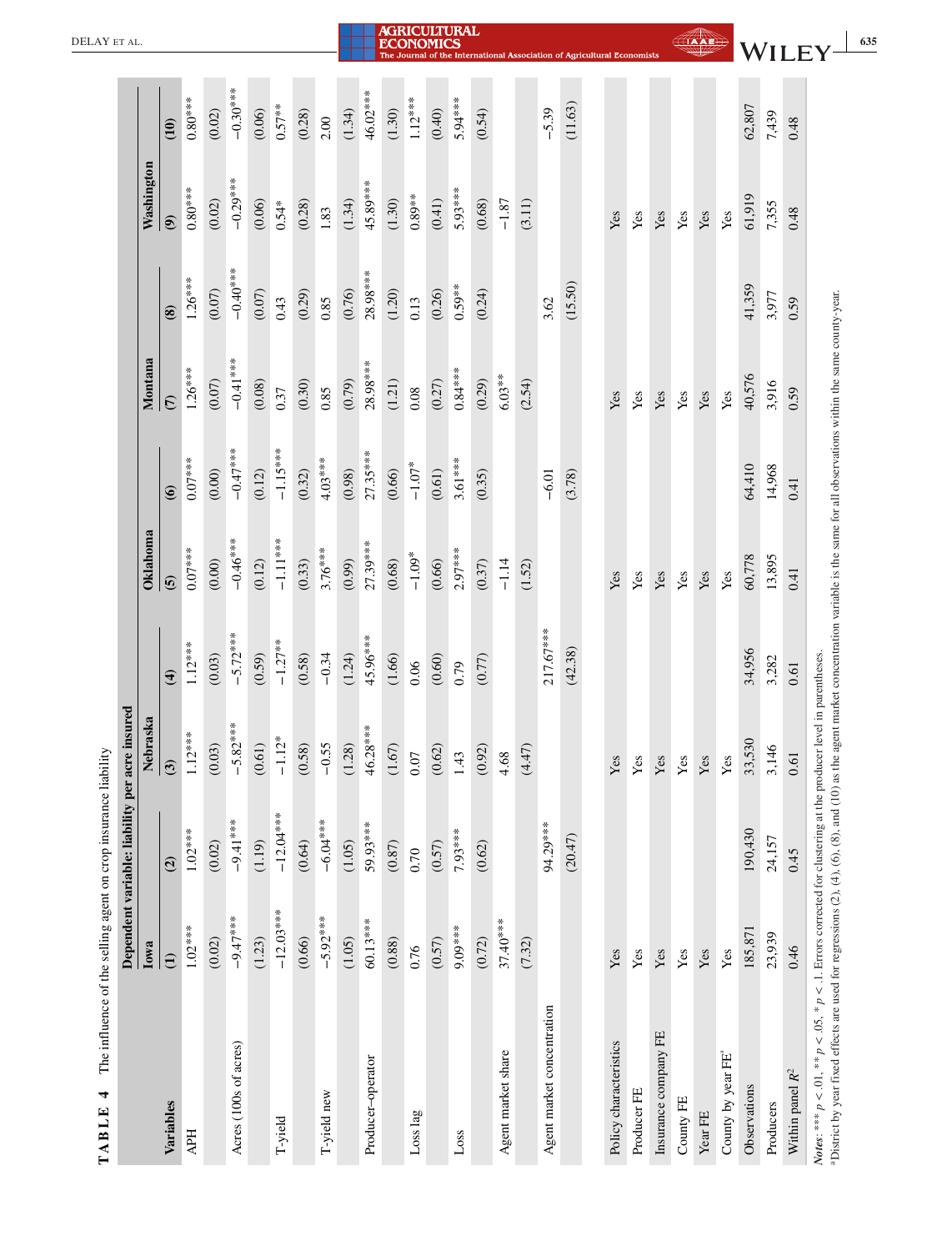Overall agent market concentration and coverage levels are positively related in Iowa but negatively related in Montana and Washington. A 1% increase in the agent Herfindahl index raises coverage levels by 0.01% in Iowa and reduces coverage levels by 0.03% in both Montana and Washington. Table 2 results for Montana imply a positive relationship between individual agent market share and coverage levels but a negative relationship between agent market concentration and coverage levels. This seemingly contradictory result implies that agents in Montana have two different motivations regarding producers' coverage-level choice. However, the negative result for agent concentration in Montana is limited to policy coverage levels, while agent market share is positively associated with total premiums and liability insured. Therefore, the volume incentive for agents is more apparent in Montana than the quality incentive.

The influence of agent competition on contract premiums is presented in Table 3. Premiums appear to be positively influenced by the agent's market share in Iowa where a 10-percentage point increase in market share raises policy premiums by an average of \$0.39 per acre—a 4% change for the typical Iowa farm. Small but statistically significant estimates are also identified in Nebraska and Montana. The same 10-percentage point increase in agent market share is associated with a \$0.10 per acre increase in premiums for Nebraska producers (1.5% for the average farm) and a \$0.12 per acre increase in premiums for Montana producers (3% increase for the average farm). In terms of total farm premiums, our estimates suggest that a typical Iowa farm pays \$87 more in premium when their agent's market share rises by 10-percentage points, a modest increase given total farm premiums in our sample average nearly \$2,000 per year. Even a shift in market share from the 5th to the 95th percentile (a 22-percentage point change) is only associated with an increase of \$190.75, or 10% for the average operation in Iowa.35

We find a positive link between agent market concentration and premium choice in Iowa. A 1% increase in the countylevel Herfindahl index is associated with a 0.06% increase in total premiums per acre insured. Again, the relationship may be more useful in terms of whole farm expense. Total farm premiums are \$234 (12% on average) higher at the 95th percentile of the Herfindahl index than at the 5th percentile. The sign on the agent market concentration variable is negative in wheat-producing states (Oklahoma, Montana, and Washington) though none are statistically significant at the 10% level.

Table 4 reports the estimated relationships between agent competition and producer liability. Again, Iowa demonstrates the strongest relationship between agent competition measures and coverage choice. The coefficient of 37.40 translates

to an elasticity of 0.01. When buying a policy from an agent at the 95th percentile for market share, producers in Iowa insure \$20.93 more per acre than when purchasing from an agent at the 5th percentile. For the average Iowa farm, this represents an increase of \$4,618 (13%) in the total amount insured by the operation. The estimated relationship between contract liability and agent market share is also positive and statistically significant in Montana at 6.03. Though smaller, the coefficient translates to an elasticity equal to that of Iowa (0.01) due to the relatively low average liability insured by Montana producers.

Table 4 suggests that greater market concentration among agents is associated with higher insured liability in Iowa and Nebraska. In Iowa, a 1% increase in the agent Herfindahl index raises average liabilities insured per acre by 0.03%. The relationship becomes significantly larger in Nebraska. There, the estimated coefficient of 217.67 suggests that liabilities rise by 0.18% for every 1% increase in the agent Herfindahl index. For the average Nebraska farm, a one standard deviation increase in the concentration of agents is associated with a nearly 15% rise in the total dollar amount insured by the operation. The estimated coefficients for both agent market share and agent market concentration are negative in Oklahoma and Washington, though none rises to the level of statistical significance.

Though small in magnitude, the overall direction of our estimates lends support to the existence of a volume incentive for crop insurance agents. The results in Iowa in particular are positive and statistically significant across all models. Crop insurance agents in Iowa with large market shares or in uncompetitive markets attempt to increase the premiums chosen by all producers, regardless of their loss risk, though their ability to do so on a large scale appears limited. Results from Montana and Washington provide some support to the hypothesis that agent market concentration acts to reduce the coverage level chosen by producers. However, consistent evidence that agents are motivated by a quality incentive is weak. A quality incentive would be most likely to emerge in Oklahoma where loss risk is the highest—half of all contracts in the Oklahoma sample report a loss and indemnities average nearly \$30 per acre.

We apply several robustness checks to our main results shown in Tables 2–4, including agent fixed effects, sample selection correction, and farm-level estimation (see Online Appendix C). The main findings for Iowa are consistent and robust to multiple specifications, implying a causal relationship between agent competition and policy coverage choices in that state. However, results for Nebraska, Montana, and Washington appear to be sensitive to our empirical approach. Consequently, we cannot confidently interpret the relationships estimated in these states as direct causal links. Rather, these associations may reflect the effects of unobserved agent characteristics, for example, affiliation with a large,

<sup>&</sup>lt;sup>35</sup> We compute percentage changes at the farm level by multiplying the change in per acre premiums by the average number of acres insured per farm in Iowa (220.62) and dividing by average farm-level premiums (\$1,972).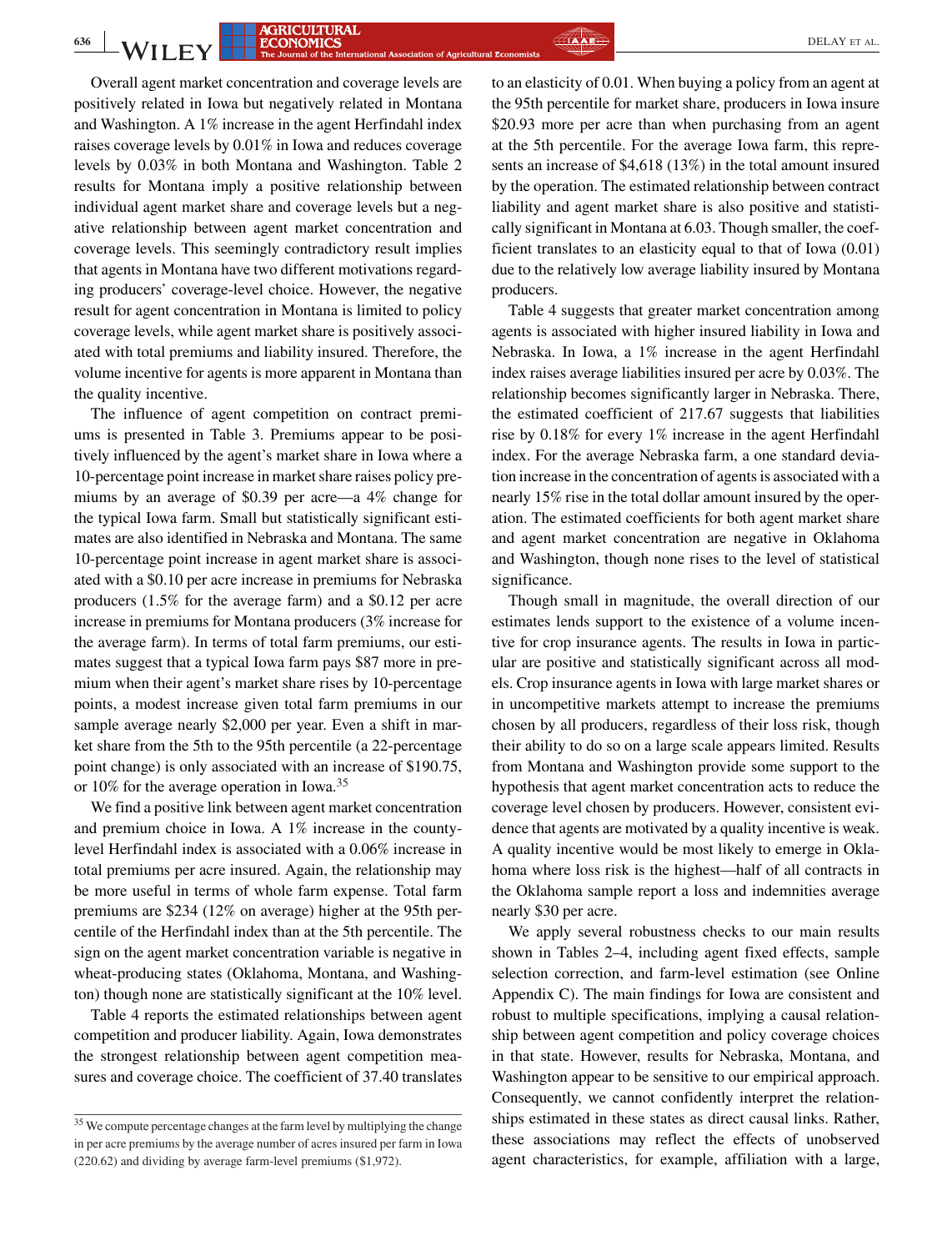established agency or years of selling experience, that correlate with measures of agent competition. Nevertheless, our results lead us to reject the null hypothesis that agents with market power exert no influence over the crop insurance decisions of their farmer customers.

# **7 DISCUSSION AND IMPLICATIONS**

Given the "rules of the game" stipulated in the SRA, crop insurance agents may pursue one of two incentives: maximizing total premiums (volume incentive) or contributing to the actuarial gains of insurance companies (quality incentive). We explore how agents respond to these incentives in the presence of market power. Using a comprehensive, unit-level dataset spanning five states, we test the impact of agent market share and agent market concentration on the coverage choices of producers. We hypothesize that market competition affects an agent's ability to influence the insurance decisions of producers and that the direction of the effect depends on the producer's risk level and the importance of the quality incentive for agents.

In general, we find that both agent market share and market concentration are associated with higher coverage levels, policy premiums, and insured liability but the economic magnitude of these effects are small, suggesting limited market influence by agents. Small positive relationships between insurance coverage and agent market shares and concentrations point to the existence of a weak volume incentive for insurance agents. Evidence that agents distinguish between high- and low-risk producers, and therefore that the quality incentive matters for agents, is limited and not consistent across locations.

Iowa demonstrates the clearest relationship between agent competition and producer insurance decisions. This is likely a result of two factors. First, Iowa is the most homogenous of the states observed in terms of crop mix and land quality. As a result, losses are infrequent and the opportunity for adverse selection is limited. Agents with market influence operating in Iowa may safely pursue a strategy of increasing producers' coverage without fear of transferring losses to insurance companies. In states with substantial land and climate heterogeneity, such as Oklahoma, Montana, and Washington, agents may attempt to influence producers on a case-by-case basis according to the producer's individual risk profile. Clear relationships between agent competition measures and insurance coverage are unlikely to emerge in such cases. Second, our Iowa dataset is the most complete of the five states observed. The lack of conclusive evidence found outside of Iowa may be driven in part by measurement error. Further analysis with more comprehensive data should be pursued.

The relative power of crop insurance agents to crop insurance companies may partially explain the weak influence of agents over producers found in this paper. Agents particularly those with loyal customers—can shop around their books of business to insurance companies that attract agents with profit-sharing agreements. Given that insurance companies' underwriting gains or losses are calculated at the state level, as well as the reinsurance channels and A&O costreimbursements made available to crop insurance companies, the actuarial performance of any one agent's book of business may not be a significant factor in their compensation. Moreover, production shocks, such as drought or excess precipitation, are typically experienced on a large scale. Variation in risk between agents' books of business in a single time period will be less important than year-to-year variation in a company's statewide underwriting gains.

In such an environment, agents will have little incentive to influence the policy decisions of producers. Rather, they may simply try to maximize the number of farmer customers in their book of business by providing better service. The marginal benefit of increasing a given producer's chosen coverage level is likely outweighed by the benefits of signing up a new client—especially if the new client remains loyal to the agent, ensuing a guaranteed revenue stream over multiple years. Our theoretical model predicts that the influence agents wield over producers is constrained by transaction costs associated with switching agents. If true, our results imply that search costs are generally low and agents' time is better spent attracting new clients than attempting (and potentially failing) to upsell their existing clients. Moreover, agents may become captured by their farmer customers, selling policies that maximize producers' net return on insurance over time. The presence of these "farmer-friendly" agents could limit the market power of crop insurance agents more broadly.

Our analysis does not test for agent influence on the extensive margin, that is, efforts to gain market share. Instead, our results suggest that the ability of crop insurance agents to influence producers on the intensive (policy coverage decision) margin depends to a limited extent on the level of competition among agents. Agents operating in highly competitive markets could be under greater pressure to sell coverage that satisfies producers' ex-ante preferences for fear of losing clients. This may raise producer welfare but may not benefit insurance companies or the taxpayers that reinsure them.

Although agent commission rates grew only slightly throughout the 2000s, total commission payments per policy more than tripled from 2001 to 2008 due to increased subsidization of high premium policies (Babcock, 2009). This suggests that maximizing premium volume has been the primary motivation for agents—though this can be hard to identify as farmers insured more during this period as familiarity with the program grew and subsidies rose. In response to